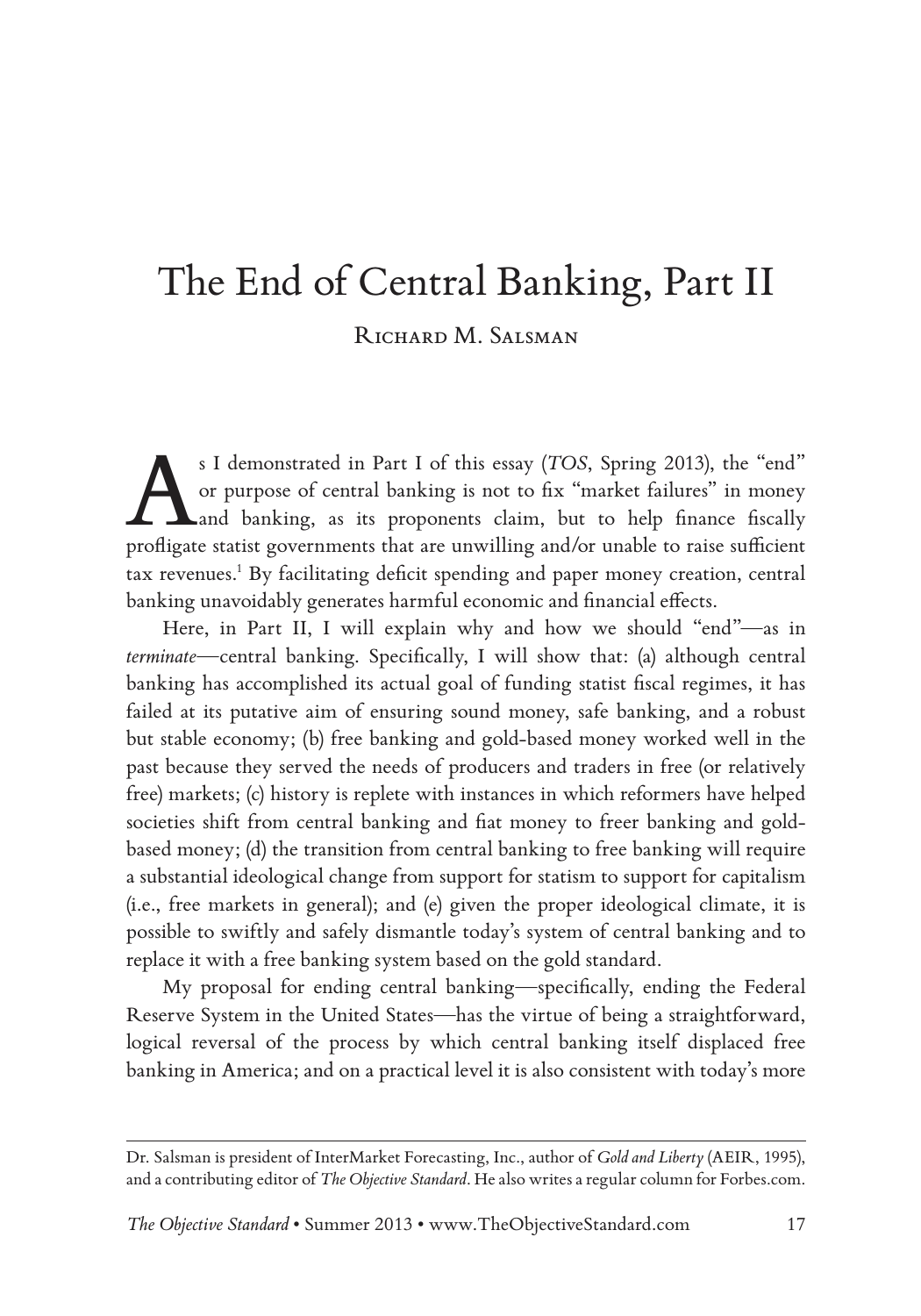technologically advanced payment and credit systems. A freer monetary system cannot, by itself, restrain a fiscally profligate government; indeed, it is precisely the latter that has politicized our money and banking system. If a free system is to take hold again and survive, the current goals and scope of government will have to be sharply curtailed to pave the way. But, as we work to pave the way, it is worth our while to understand how a sound monetary system ultimately can be restored.

Let us look first at some important history.

## **The Success and Failure of Central Banking**

In judging the effectiveness of an institution such as central banking, one must first grasp its main purpose. To know whether an institution "works," we must know its aims. I have shown that the true purpose of central banking is to help finance the fiscally profligate state. But the question remains: Has central banking nevertheless worked to achieve its alleged goal of fixing "market failures" by fighting inflation, ensuring safe banking, maximizing employment, stabilizing interest rates, and preventing or mitigating financial crises?

A prominent financial historian representatively insists that central banks pursue three goals: "The first and most important is price stability or stability in the value of money," the second is "high and sustainable economic growth" (including a "smooth  $\dots$  business cycle"), and the third is "financial stability." $^2$  It is easy to measure a system's success or failure by such criteria relative to the track record of a previous and freer monetary system. Even the briefest glance at history reveals that, insofar as these are its goals, central banking has failed miserably. History also reveals that insofar as the aim of central banking is to finance fiscally profligate governments, it has succeeded quite well and thereby has undermined sound money and safe banking.

During the classical gold standard era (1880–1914),<sup>3</sup> when central banks were fewer and those that existed had limited powers, sixty nations had gold-based monies, and the value of money—that is, the goods and services money could buy—was preserved over time. Prices in the United States in 1914, for example, were only 6 percent above those in 1880—a rise of only 0.2 percent per year, compounded. Gold-based economies in other nations exhibited similar stability.4 During the past century, in contrast, prices in the United States have increased twenty-threefold—a compounded annual rate of 3.3 percent, such that the dollar's purchasing power today is a mere 5 percent of what it was when the Fed began in 1913. Since 1971, when the United States abandoned gold entirely and began the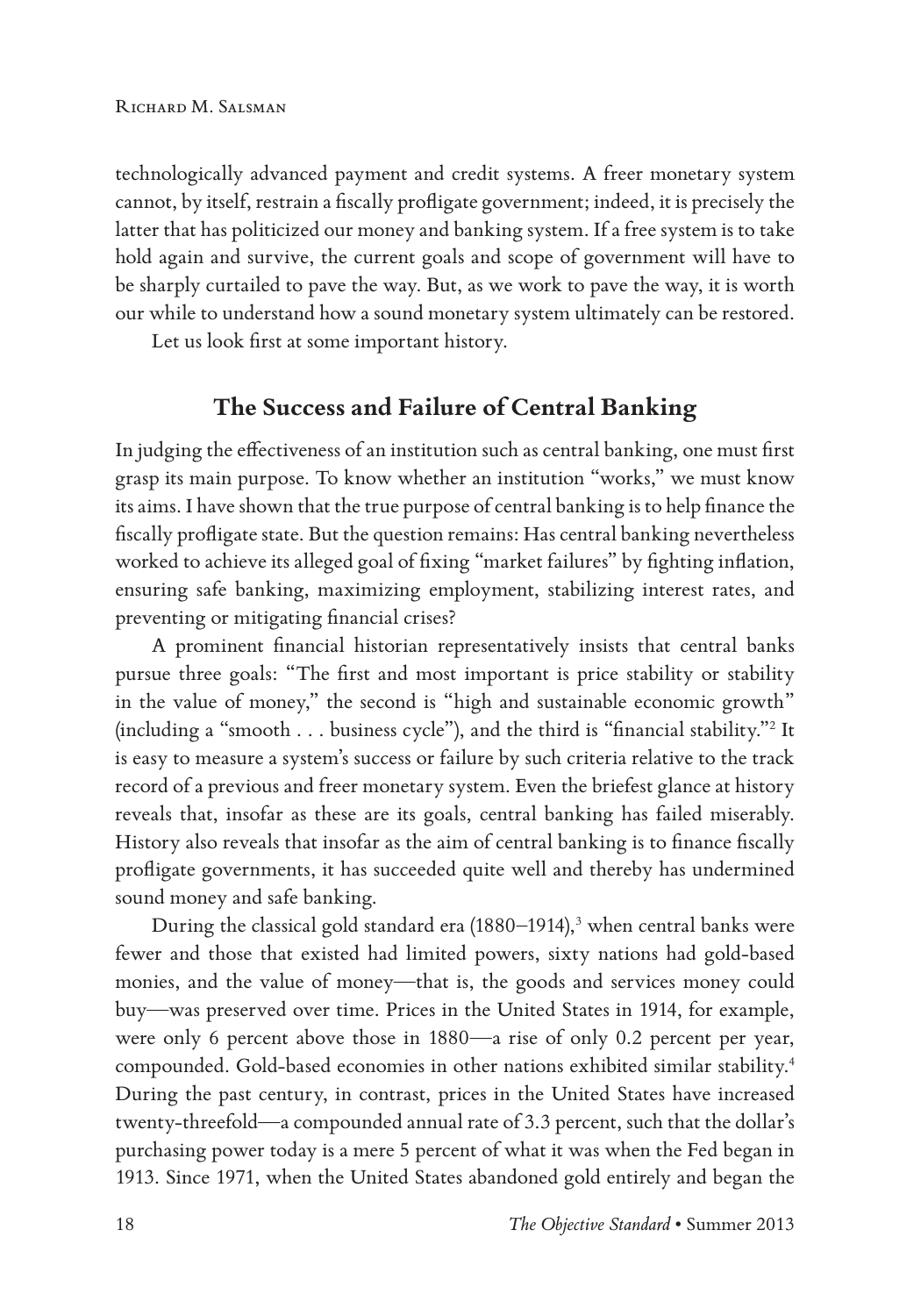era of pure fiat paper money, prices have increased at a compounded annual rate of 4.3 percent. Prices in Britain during the past century have increased ninetyonefold, or nearly 5 percent per year. Other central banks have delivered even worse results in the past century, including hyperinflations. This is hardly the record of "price stability" that central banking acolytes have claimed.

The decades since 1971 in the United States have also been characterized by wild gyrations in interest rates, due mainly to central bank policies and the uncertainties inherent in a pure fiat paper money. Whereas during the era of the classical gold standard U.S. Treasury bond yields averaged 4 percent or so without much variation, since 1913 they have averaged 5 percent; and since 1971 they have averaged 7 percent, as lenders to government trust less and less that they'll be repaid in sound money. Interest rate volatility has also been greater in the past century, as Treasury bond yields have been as low as 1.8 percent (1940–41, 2012–13) and as high as 15.9 percent (1981). Again, not even the most resolute apologist for central banking can call this "stability."

What about the economic growth rate and its volatility (the business cycle)? During the classical gold standard U.S. industrial production increased by an average of 5 percent per year, but has increased only 3 percent per year since the Fed's founding in 1913, and only 2.3 percent per year under the fiat-paper money system in place since 1971. The business cycle has also gyrated more in the past century, under central banking, than it did during the previous, freer century. In the century before 1913, U.S. industrial output grew half again faster and at half the volatility compared to the century after 1913. Certainly the freer banking system in the 1800s never coincided with a 54 percent plunge in industrial production, as occurred in the early 1930s under the Fed.

A recent study in the *Journal of Macroeconomics* asks, "Has the Fed Been a Failure?"—and answers, yes.<sup>5</sup> Historical evidence, it says, "does not support the view that the Federal Reserve System has lived up to its original promise." Indeed, "the Fed's full history (1914 to present) has been characterized by more rather than fewer symptoms of monetary and macroeconomic instability than the decades leading to the Fed's establishment"; and "while the Fed's performance has undoubtedly improved since World War II, even its post-war performance has not surpassed that of its undoubtedly-flawed predecessor, the National Banking system [and the classical gold standard], before World War I." More fundamentally, it concludes, "the Fed's record suggests that its problems go well beyond those of having lacked good administrators," so "the only real hope for a better monetary system lies in regime change."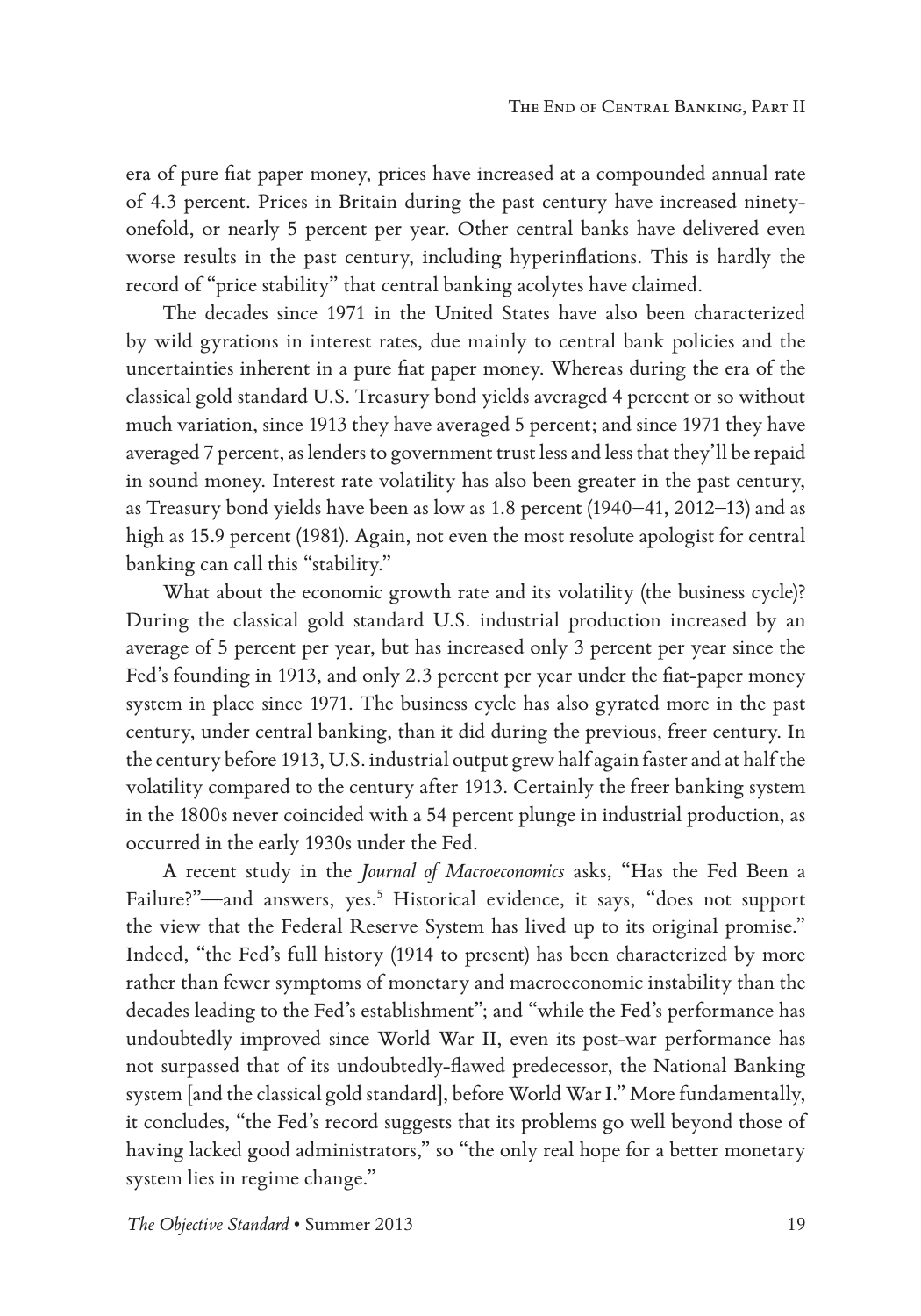According to the criteria offered by the most avid defenders of central banking, the system has failed. Yet central banking has succeeded at creating vast new sums of fiat paper monies, at eroding their purchasing power, and at monetizing the public debts incurred by deficit-spending governments. By the criterion I advance—that central banks, in fact, are primarily financiers of welfare states and warfare states<sup>6</sup>—central banks have been a smashing success. Studies show that central banks, especially in the past century, have acted mainly for the purpose of meeting the growing fiscal needs of their government sponsors.<sup>7</sup> Indeed, that fact also explains why central banks have undermined the strength of the banking system $^8$  and have instigated rather than prevented financial crises. $^9$ 

In the United States, the Fed's priority has been not to deliver sound currency, or to foster safe banking, or to ensure a robust economy, but instead to accommodate Washington's deficit spending and bond issuance.<sup>10</sup> Yet the Fed is not unique in this respect; all central banks have failed to accomplish their alleged goals but have succeeded in accomplishing their main purpose. The more their respective governments have spent beyond their means, the more these governments have borrowed, and, in so doing, the more they've pressured their central banks to help purchase the vast new supply of government bonds, with fiat money created ex nihilo, when no other bond buyers could be found, or found at sufficiently low interest rates. It is no coincidence that the debt monetization and money printing of central banks has expanded in tandem with the growth of welfare states and warfare states over the past century. The relatively few central banks that existed in the 19th century had fewer powers and were significantly limited in their capacities to create money and accommodate fiscally profligate governments, a status that matched the smaller size and scope of governments in that era.

History shows that central banking has failed to ensure sound money, safe banking, or a stable economy—but that it has succeeded in funding statist programs and regimes. Let us turn now to some crucial truths about free banking.

## **Theory and History of Free Banking and the Gold Standard**

Free banking is the system of money and credit that arises when government protects property rights and contract rights. Privately owned and operated financial institutions collect deposits from customers and issue currency, checking accounts or other media of exchange, and make loans—all guided by the profit motive. Banks in such a system are subject to the same laws—including antifraud provisions and bankruptcy codes—as are other businesses.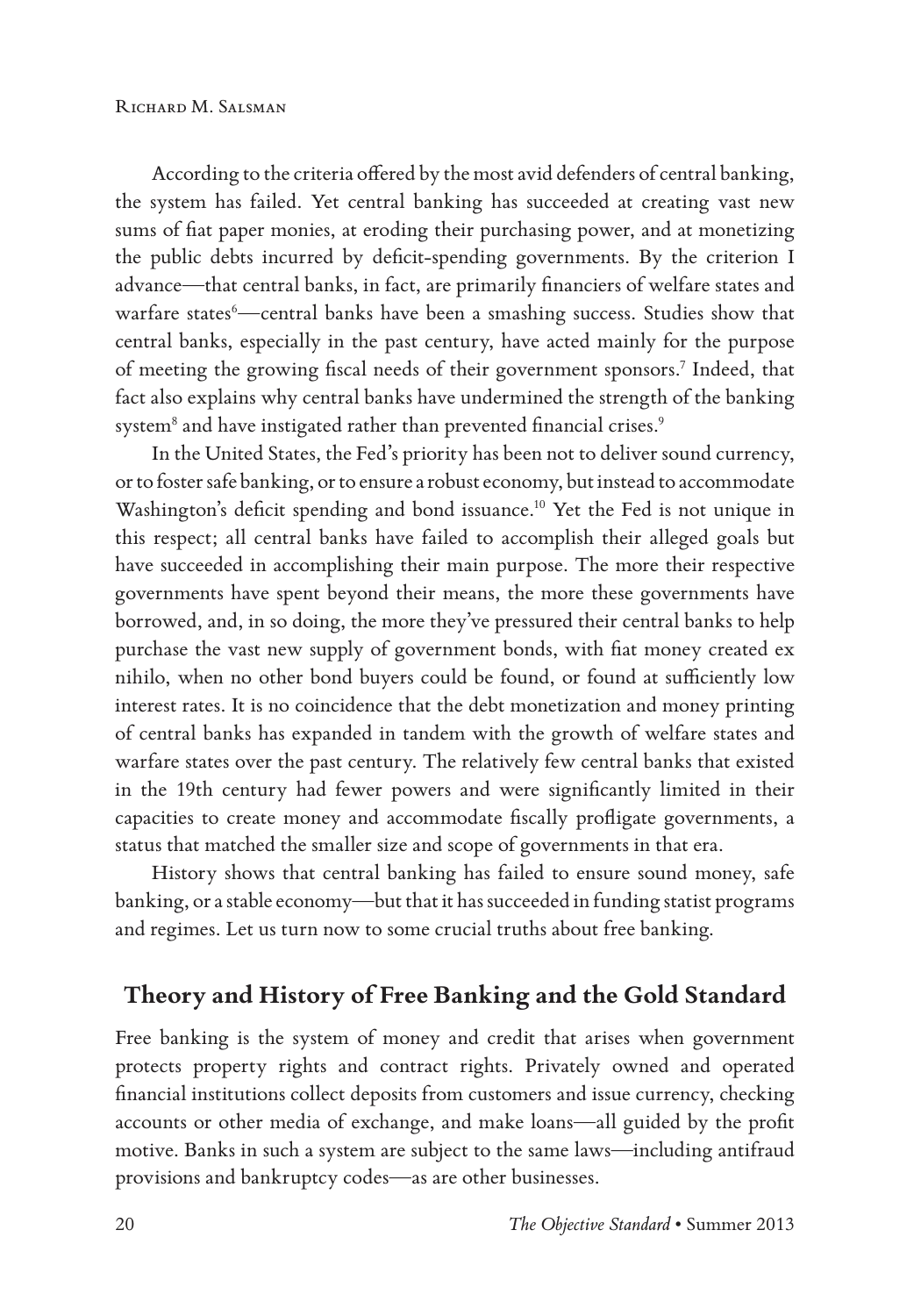Free banks make money by charging fees for financial services and charging interest on loans. Although a small share of depositors will be so risk averse as to prefer their bank serve as a mere money warehouse, providing safe-deposit boxes, most depositors will want to forgo the storage charges associated with warehousing and instead receive interest on their deposits—payments that banks can make only if they are not solely warehouses but also specialists earning interest by lending out deposits. As such, a free bank parts with a fraction of its deposits, a fact that most depositors recognize and welcome. This is "fractional-reserve banking," with gold reserves constituting less than 100 percent of the currency and checking accounts held by bank customers. Depositors assume some risk in participating in fractionalreserve banking; it is possible that a bank will be poorly run and thus be unable to pay gold on demand—just as it is possible that any business one deals with could fail to deliver on its contractual promises. But when customers patronize fractionalreserve banks, they do so voluntarily and are compensated for the risk when they are paid interest on their deposits. Although free banking allows for safe deposits, market incentives naturally give rise to a fractional-reserve system, but with banks financially motivated to retain adequate levels of cash reserves and capital.

Because free banks must earn the trust of depositors, they not only aim to retain adequate reserves, they also operate on a gold standard. The gold reserves are not centralized or prone to government manipulation, as they are under central banking; rather, individual private banks control their own gold reserves and issue both banknotes (currency) and checking accounts convertible, uniformly across the system, into a fixed weight of gold. Such banks cannot with legal impunity renege on their commitments and cannot expect bailouts from either central banks or taxpayers.

The only role of government in a free banking system is to protect property rights, enforce financial contracts (for deposits, loans, collateral, etc.), uphold an objective system of weights and measures, and adjudicate the occasional dispute or bankruptcy. In such a system the government still conducts its valid fiscal affairs raising its necessary revenues, spending on legitimate programs, and borrowing when necessary—but it does so using the voluntarily accepted money of the realm. Government does not grant special privileges to banks, not even to those that falter or fail, whether by subsidies, deposit insurance, bailouts, or exemptions from bankruptcy codes; nor does government regulate, prescribe, or proscribe any non-fraudulent practices in a free banking system.

For the sake of legal clarity and objectivity, government may properly designate gold or silver as monetary "legal tender" for its fiscal dealings or for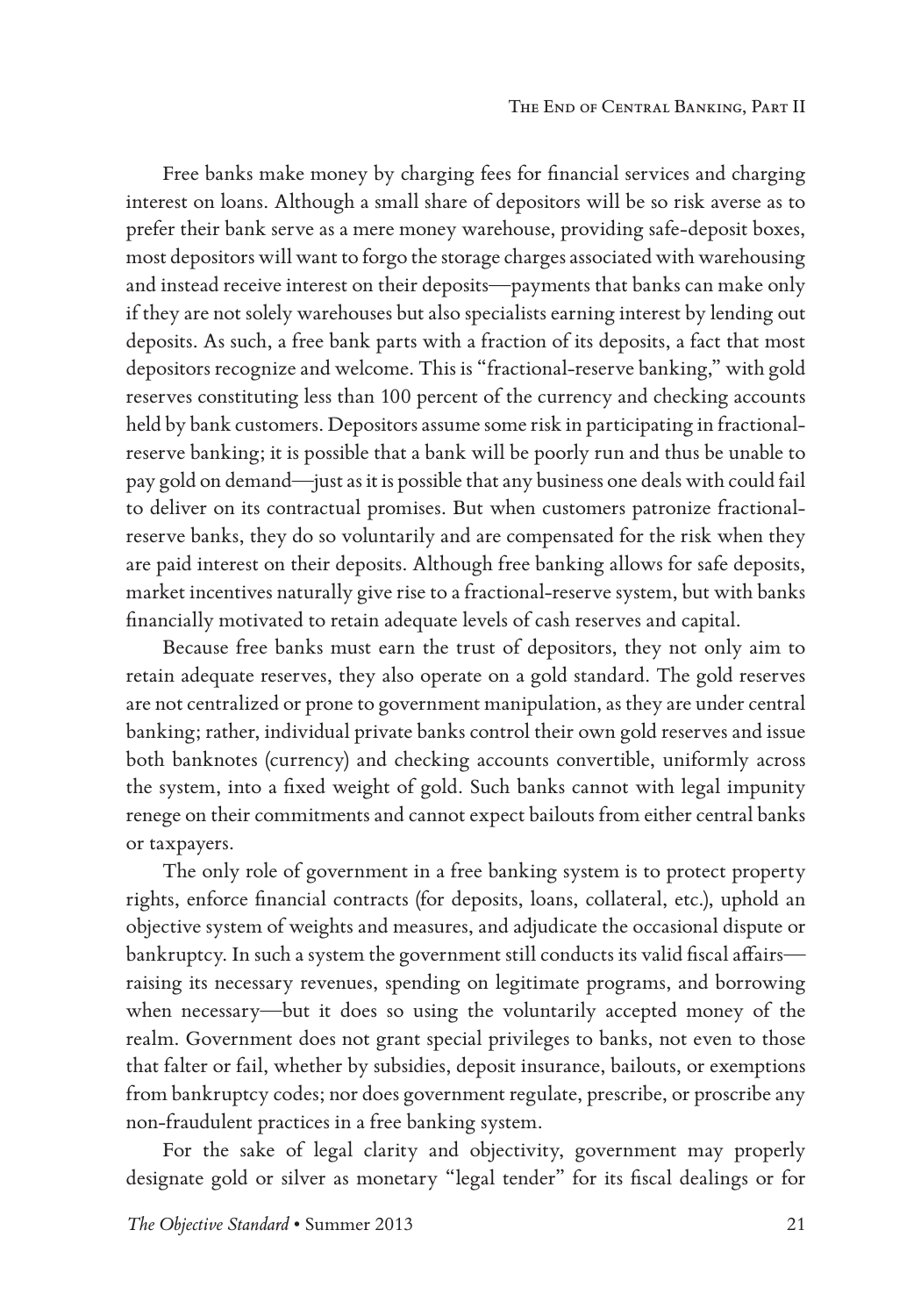court-mandated payments of debt; but it does not, thereby, establish a money monopoly.11 Moreover, government may not declare any particular medium of exchange to be the sole means of payment in the marketplace, nor may it issue inconvertible paper money itself, nor mandate its use. A proper government leaves markets free to choose the money they use, and itself issues no money. In a system of free banking, government passively acknowledges but also legally enforces generally accepted standards, such as objective weights and measures, just as it passively acknowledges yet legally enforces generally accepted meanings of concepts in contracts (e.g., "oak lumber" is oak lumber). Under free banking, government does not interfere with or regulate any aspect of money or credit. It simply protects everyone's rights by prohibiting fraud, breach of contract, and the like. Even a constitutionally limited, rights-respecting government must touch money and credit to conduct its fiscal duties, but this never justifies even a partial political co-opting of the system.

Various kinds of non-fraudulent, trustworthy money might emerge in a freer system, but in modern times gold-based money has been the preferred kind, as it possesses unique existential qualities that render it a superior medium and an objective monetary standard. Gold is scarce, high in value per weight, imperishable, portable, divisible, uniform in quality, recognizable globally, and, relative to every other commodity and currency, the least variable in purchasing power over many centuries.12 As such, gold serves as a reliable monetary yardstick by which to measure the value of other goods and services, and it is a dependable store of liquid wealth. This is also why, historically, the gold standard and free banking have coincided; when left free to choose in money and credit, men have chosen gold money.

Gold was the freely chosen medium of exchange and the basis of an objective monetary system, largely devoid of politics, in the 1700s and 1800s, not only in the United States and Britain, but in most developed nations. Prominent private banks issued their own currency, as well as checks, but these derived their value from being reliably redeemable in a fixed weight of gold. No inherent confusion arose from the fact that free banks issued "private label" currency or checks. Despite a robust "competition in currency," commodity money (gold and silver) was the uniform, base money that held its value. The profit motive ensured that bank liabilities (currency and checks, comprising the bulk of the money supply) were not unduly expanded. Gold served as the solid foundation of rational pricing, sound lending, and robust but sustainable prosperity.<sup>13</sup>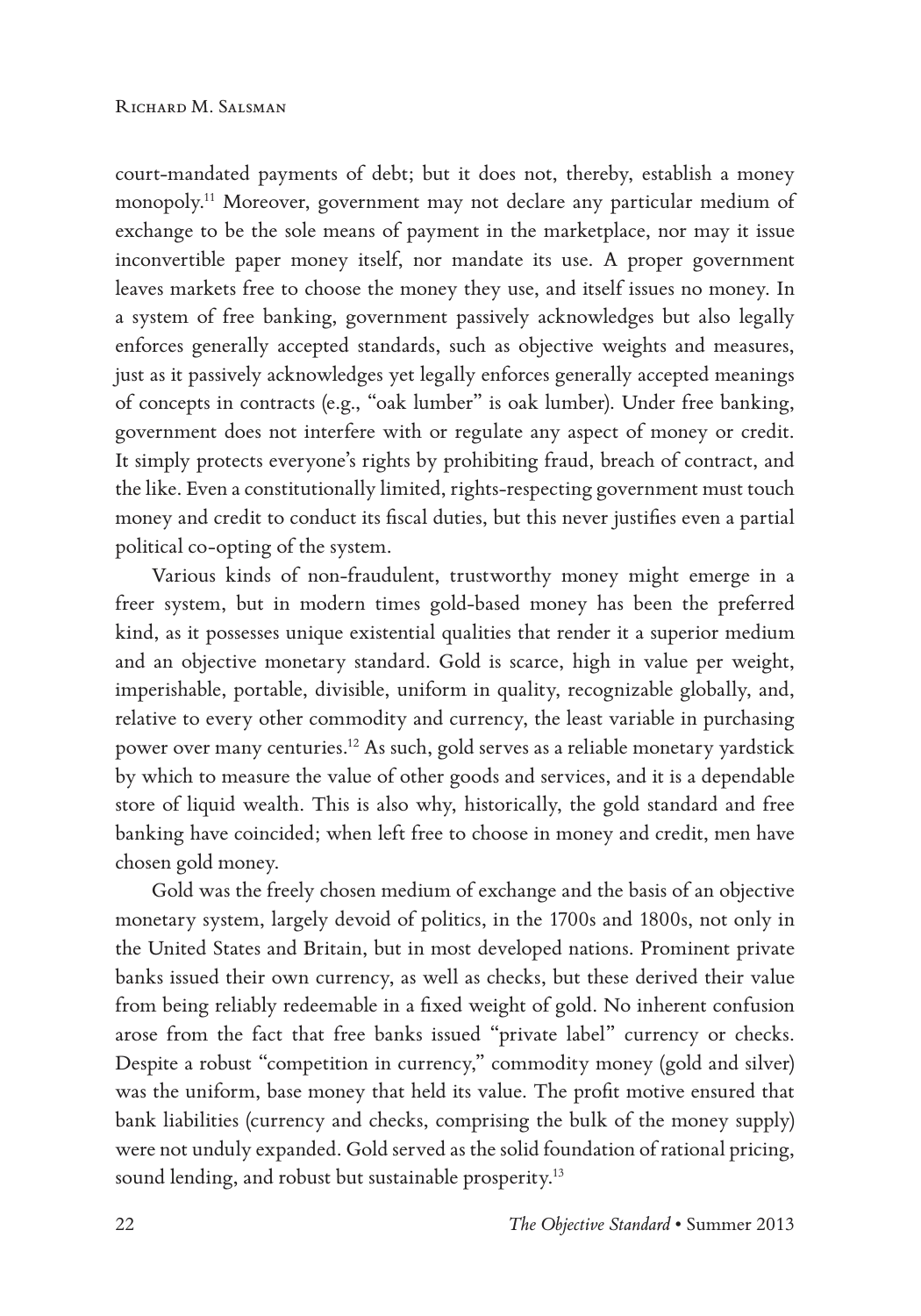Critics of the freer monetary systems of the 1700s and 1800s insist that periodic "shortages" of gold or gold-convertible money restricted production or prevented governments from borrowing temporarily or justifiably (e.g., during legitimate wars, when spending was briefly higher, or recessions, when revenues were briefly lower). But the facts say otherwise. The global stock of gold increased nearly sixfold in the century prior to the Fed's establishment in 1913, a compounded growth rate of 1.8 percent per year. As the economy grew, so did the demand for gold; and as its value increased, so did the incentive to discover and mine more of it. The gold standard did not impede robust production, and gold itself was, in fact, a crucial part of production. Complaints about a "shortage" of gold related, in fact, to the occasional bad banking practice of issuing too much currency, that is, too many *claims* upon gold. Such practices are far more typical of central banks than free banks. Under gold money and free banking, economic output generally grew faster than did money supplies, prices, or debts—whereas in the past century (1914–2013), under practically unlimited government and widespread central banking, money supplies, debts, and prices have risen faster than the production of real goods and services. Gold money and free banking coincided with a lower cost of living and rising living standards.

The two greatest success stories in economic history occurred in Britain, beginning in the late-17th century, followed by the United States, beginning in the late-18th century. Each nation was built on a foundation of relatively free banking, gold-based currencies, and balanced budgets. Although the monetary systems of Britain and the United States in the 1700s and 1800s were not completely free of government interventions, they were quite free, and economic performance in each nation benefited enormously from that fact. Government spending typically was less than 5 percent of gross domestic product (GDP), a mere tenth of today's level, and deficit spending was the exception rather than the norm, which it has been for the past century. Britain was on the classical gold standard from 1717 to 1914, except for the few decades when it was at war with France (1797–1821); the United States was on that same standard from 1792 to 1914, with the exception of the Civil War (1861–1865) and its aftermath (1866–1879).

The transition from a (largely) free-market monetary system to a (largely) government-dominated system was part and parcel of the transition from relatively free markets more generally to the substantially mixed system we have today; it resulted not from natural economic evolution but from executive-legislative fiat. Just as free banking and gold-based money are natural concomitants (both historically and logically), so too central banking and fiat paper are natural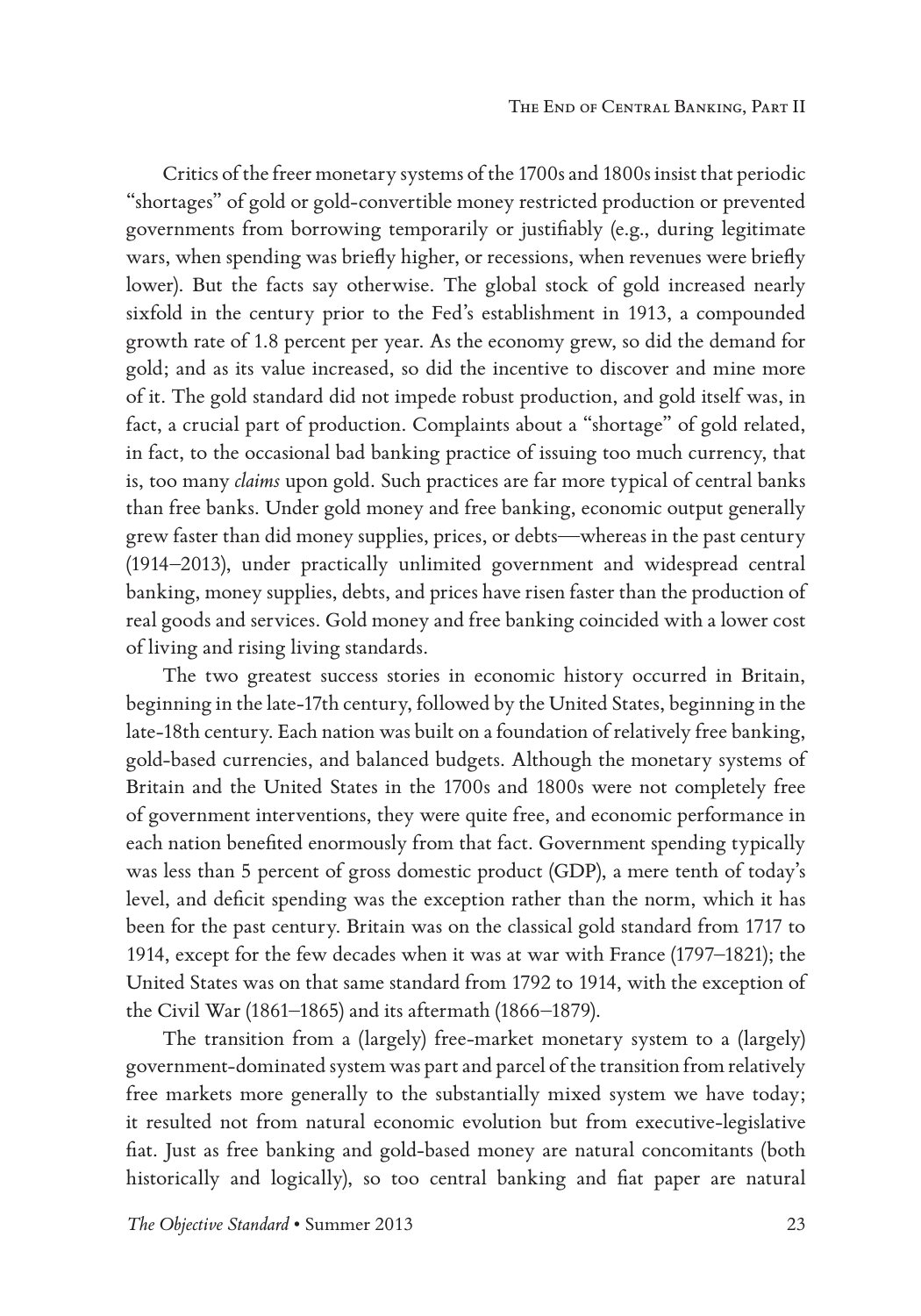concomitants. The intermediate or hybrid system, involving adulterations to the classical gold standard and regulations of banking, lasted from 1914 to 1971. It was an unstable mix, resolvable in only two ways: either by removing central banks from the system and preserving the gold standard, or by removing gold money and preserving central banking. The United States chose the latter, and its citizens and businesses have paid dearly for that.

If we want to fix our money and our banking system—if we want to cut off the funding spigot to illegitimate government spending and regain fiscal responsibility—we must call for a return to free banking and its concomitant, a gold standard. Free banking and gold money worked well in the past because they served the commercial needs of a free economy. And, as we will see in our next section, history shows that free banking *can* rise again and replace central banking, even though the latter is heavily ensconced.

## **Principles and Practices of Rational Monetary Reform**

History is replete with reforms of money and banking, from which we can draw lessons to guide future reforms. Some reforms have occurred amid financial crises, when capitalism was unfairly blamed for what statism wrought and even more statist elements were introduced.14 Yet other reforms have occurred in more procapitalist contexts, when statist elements were rescinded.15 These latter cases of constructive reform should interest pro-capitalists today who seek rational reforms and should allay the fears of those who distrust preplanned, fully designed reforms that require material state action. Spontaneous improvement by the mere repeal of a few laws is unlikely, if not impossible, at this late stage of monetary-fiscal statism; a more radical reconstruction is required. Government activism that enhances economic liberty and protects rights is morally justified and politically necessary.

Let's consider six cases, in chronological order.

#### *Case #1: The United States in 1792*

In the early 1780s, near the end of America's war of independence, the national government was insolvent; its debts were in default, and its currency had been inflated to near worthlessness. A confusing array of foreign coins, paper currencies, and debts of indecipherable value circulated throughout the colonies. By 1792, the U.S. Constitution had replaced the Articles of Confederation, due substantially to the efforts of the Federalists led by Alexander Hamilton, America's first Treasury secretary (from 1789 to 1795). Hamilton was among those framers who in 1787 rejected extant proposals to permit the federal government to issue irredeemable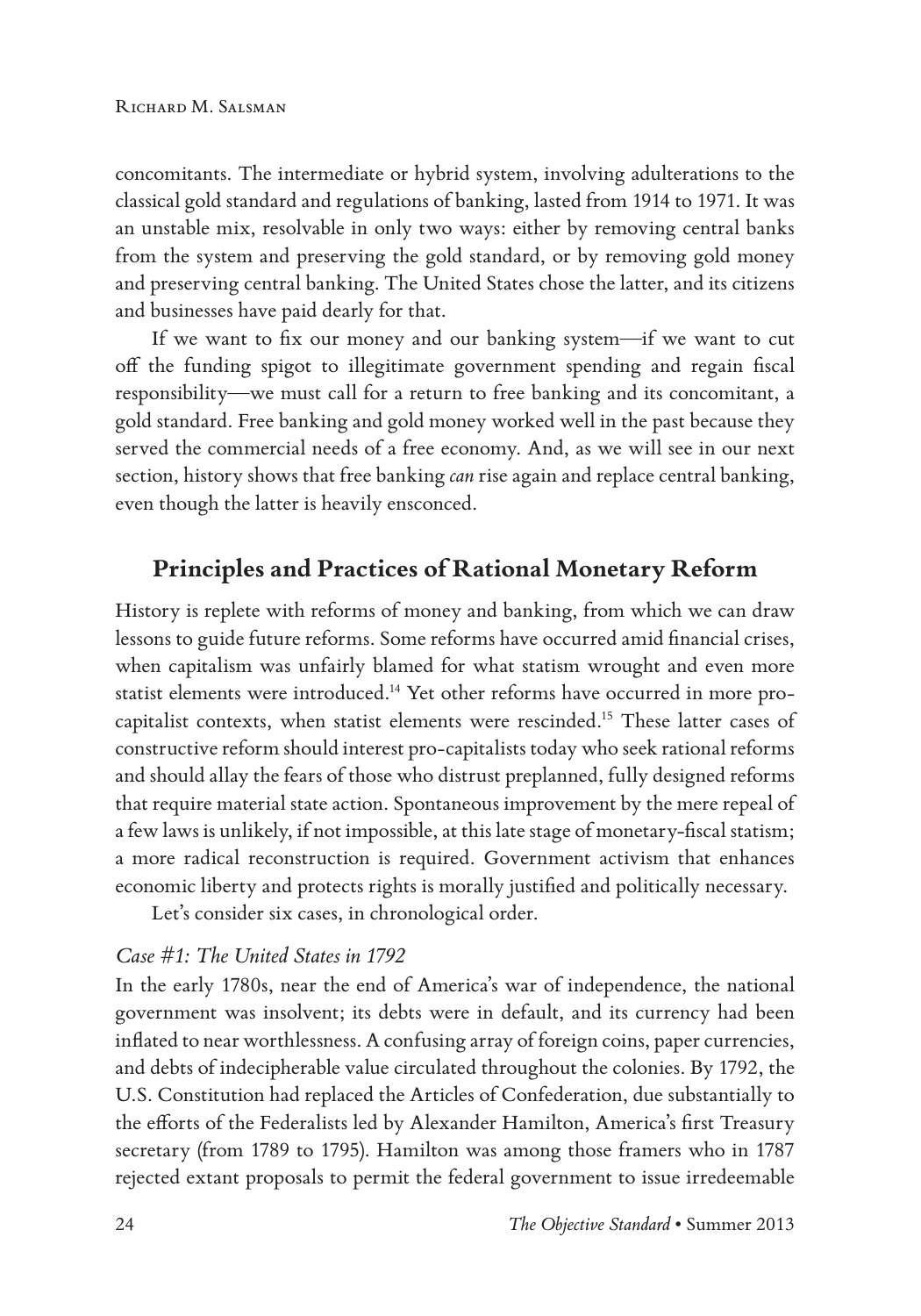paper money; in the end, the framers agreed that neither the federal government nor the states could declare anything but gold or silver to be legal tender.<sup>16</sup> As Treasury secretary, Hamilton crafted plans, which were then adopted by Congress, to restructure federal and state debts without defaults; to raise revenues; to establish a mint; and to define the U.S. dollar in terms of gold and silver.

To facilitate tax collections, government payments, and public debt service, and to ensure that private banks redeemed their currencies on demand, Hamilton also advised a national bank: the Bank of the United States (BUS). The BUS was privately owned, operated on a gold standard, could not lend to government, had a limited-duration charter (1791–1811), and was conservatively managed (with capital equal to 50 percent of assets, or ten times the typical central bank ratio today). The BUS was not a central bank in the sense known today. Hamilton insisted the BUS would "promote commerce by furnishing a more extensive, valuable medium" of exchange in place of depreciating, volatile, and untrustworthy currencies. He knew that some reformers wanted a politicized bank, based on "considerations of public advantage" and "on principles that would cause the profits of it to redound to the immediate benefit of the State." But, for Hamilton, such a scheme faced "insuperable objections." The BUS, he insisted, must not be political:

To attach full confidence to an institution of this nature, it appears to be an essential ingredient in its structure, that it shall be under a private not a public direction, under the guidance of individual interest, not of public policy; which would be supposed to be, and in certain emergencies, under a feeble or too sanguine administration would, really, be, liable to being too much influenced by public necessity. The suspicion of this would most likely be a canker, that would continually corrode the vitals of the credit of the Bank, and would be most likely to prove fatal in those situations, in which the public good would require, that they should be the most sound and vigorous. It would indeed be little less than a miracle should the credit of the Bank be at the disposal of the government, if in a long series of time, there was not experienced a calamitous abuse of it. . . . The interdiction of loans [to] the United States, or any particular State, beyond the moderate sum specified, or [to] a foreign power, will serve as a barrier to executive encroachments; and to combinations inauspicious to the safety or contrary to the policy of the Union.<sup>17</sup>

The BUS was not a prototype of a central bank: It did not issue irredeemable fiat paper money, did not impose a money monopoly, did not monetize government debt, did not manipulate interest rates, and did not regulate banks. Subsequent history validated Hamilton's financial reforms; they worked impeccably, as planned. The BUS was operated competently and honestly, and was terminated when its charter expired in 1811. The credit of the United States was restored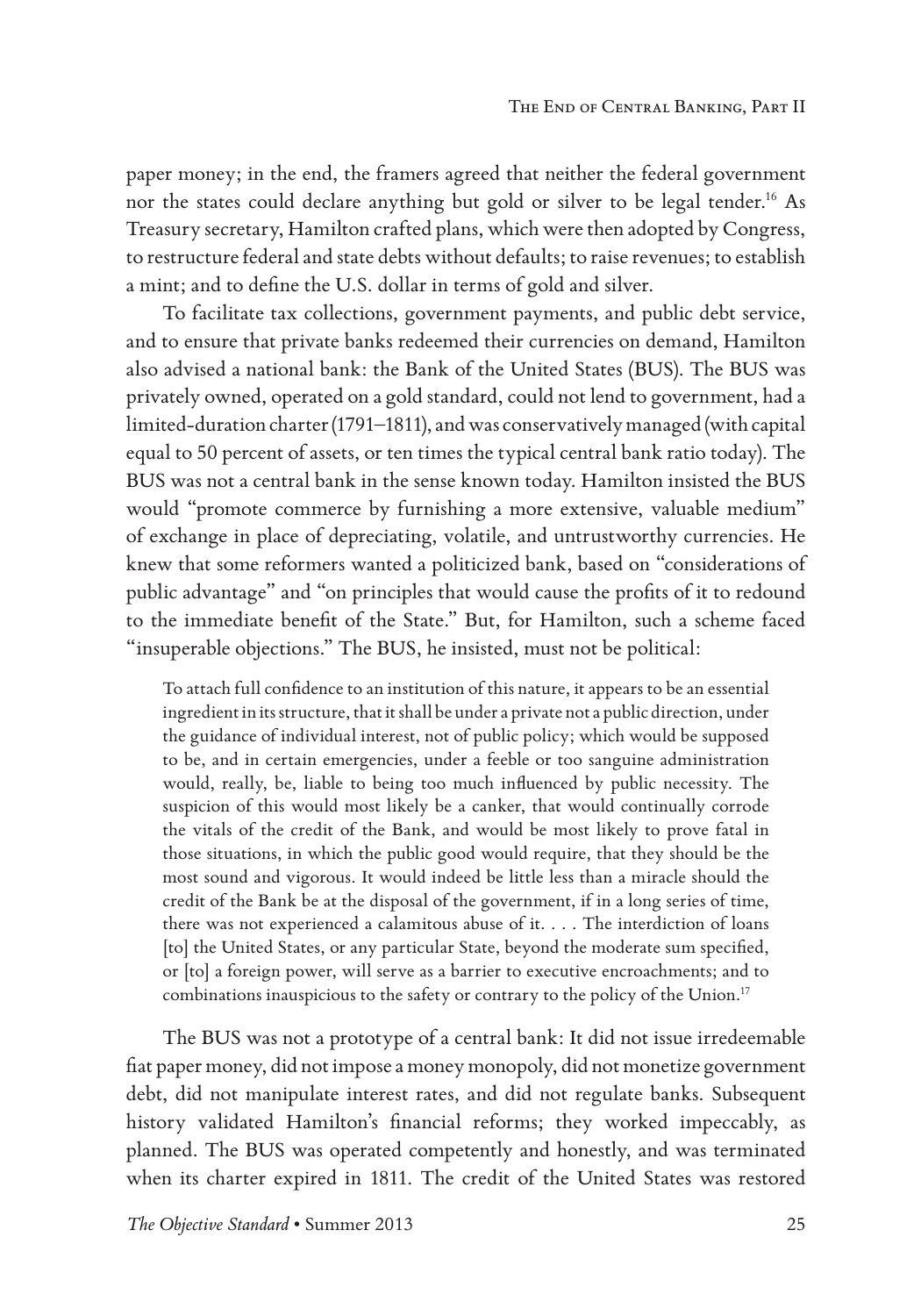immediately, and the nation was able to enjoy an industrial revolution in the subsequent (19th) century, made possible not only by the political revolution of 1776 and the adoption of the Constitution in 1787–1788, but also by Hamilton's reforms in the 1790s. America's "financial founding fathers"18 recognized that a constitutionally limited, rights-respecting government does not require a central bank and, in fact, must explicitly eschew it.

#### *Case #2: Britain in 1821*

Britain accomplished a remarkable restoration of the gold standard and sound banking in 1821 after having suspended convertibility of the pound during war with France (1797–1815) in order to finance war expenses not covered by tax revenues. Amid high and volatile rates of inflation and stagnant growth during these years, Parliament convened a Bullion Committee, which studied and debated the causes, consequences, and remedies of the fiat paper money. Although some economists and politicians defended the Bank of England, insisting it could effectively manage paper money, "hard money" economists disagreed and blamed inflation on the lack of any link of the pound to gold or silver. The advocates of hard money who called for a return to a gold standard eventually succeeded in obtaining the needed reforms. In 1816, Britain pledged a return to the gold standard and, in 1821, returned to it. Britain then stayed on the gold standard for eight decades and prospered while doing so, until it suspended the standard again in 1914, at the beginning of World War I.

#### *Case #3: The United States in 1837*

The U.S. "free banking" era of 1837 to 1862 was the only quarter-century period in American history when private banks were relatively free to incorporate and operate without onerous regulation, as long as they met their contractual obligations, including the redemption of currencies and checks in gold or silver. Unfortunately, banks were chartered at the state level and faced limits on branching. Some were even required to back their currencies with state bonds (yet another case of government trying to co-opt banks for its fiscal needs). But there was no central bank, no deposit insurance, not even a national bank, as Congress chose not to renew the charter of the Second Bank of the United States (1816–1836). Also, 1836 was the only year in U.S. history that the national debt was zero, having declined since the War of 1812 from a peak of 14 percent of GDP (in 1815). By 1836, government faced no political pressure to exploit the banking system out of fiscal need, or to have a central bank to monetize its debts. The U.S. free banking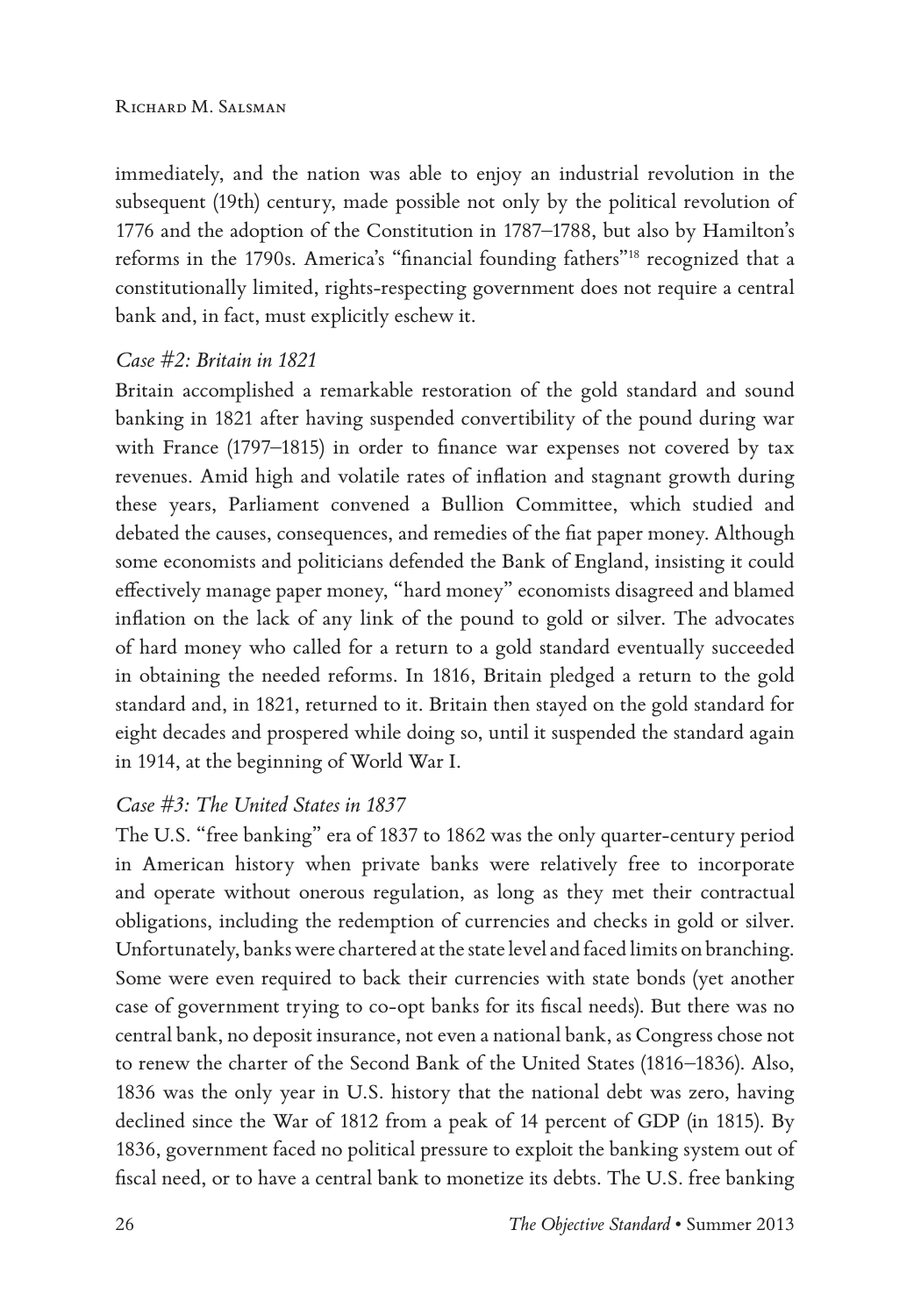era was a practical success,<sup>19</sup> and President Andrew Jackson promulgated its unique ideological context, in 1837, as follows:

Now is the time to separate the Government from all banks. Receive and disburse the revenue in nothing but gold and silver coin, and the circulation of our coin through all public disbursements will regulate the currency forever hereafter. Keep the Government free from all embarrassments, whilst it leaves the commercial community to trade upon its own capital, and the banks to accommodate it with such exchange and credit as best suits their own interests—both being money making concerns, devoid of patriotism, looking alone to their interests—regardless of all others. It has been, and ever will be a curse to the Government to have any entanglement or interest with either, more than a general superintending care of all.<sup>20</sup>

#### *Case #4: The United States in 1879*

Perhaps the most relevant of the gold money restorations occurred in the United States in 1879, when a freer system was substituted for the mess of public debt, inflation, and stagnation that characterized the Civil War years (1861–1865). During the gold-based free banking era (1837–1862), U.S. federal debt had averaged less than 2 percent of GDP, and the cost of living had declined by 0.2 percent per year; so prices in 1862 were 5 percent below their level in 1837. In contrast, the United States jettisoned the gold standard in 1862, printed piles of irredeemable "greenbacks," and increased federal debt thirtyfold, from 2 percent of GDP in 1861 to 30 percent in 1866. Prices increased an average of 18 percent per year from 1861 to 1865, which doubled the price level by halving the dollar's purchasing power. Then, for a decade after the war, U.S. officials manipulated fiat money such that prices *plummeted*, and the economy stagnated. To its credit, Congress debated a return to the gold standard, and, in 1875, legally committed to a return in 1879 at the dollar's prewar gold value. The resumption succeeded, and the dollar remained defined at that fixed weight of gold until World War I. From 1879 to 1913, without an income tax or a central bank, Washington restrained its spending, generated budget surpluses most years, and reduced its debt from 25 percent to 3 percent of GDP. By 1913, Americans were much wealthier and enjoyed a cost of living (measured by the price level) no higher than that of 1879. Real (inflation-adjusted) income per capita in the United States more than *doubled* during these decades. The astounding advance in prosperity was built on a goldbased private banking system—and made possible by a government severely restrained in size, scope, and cost.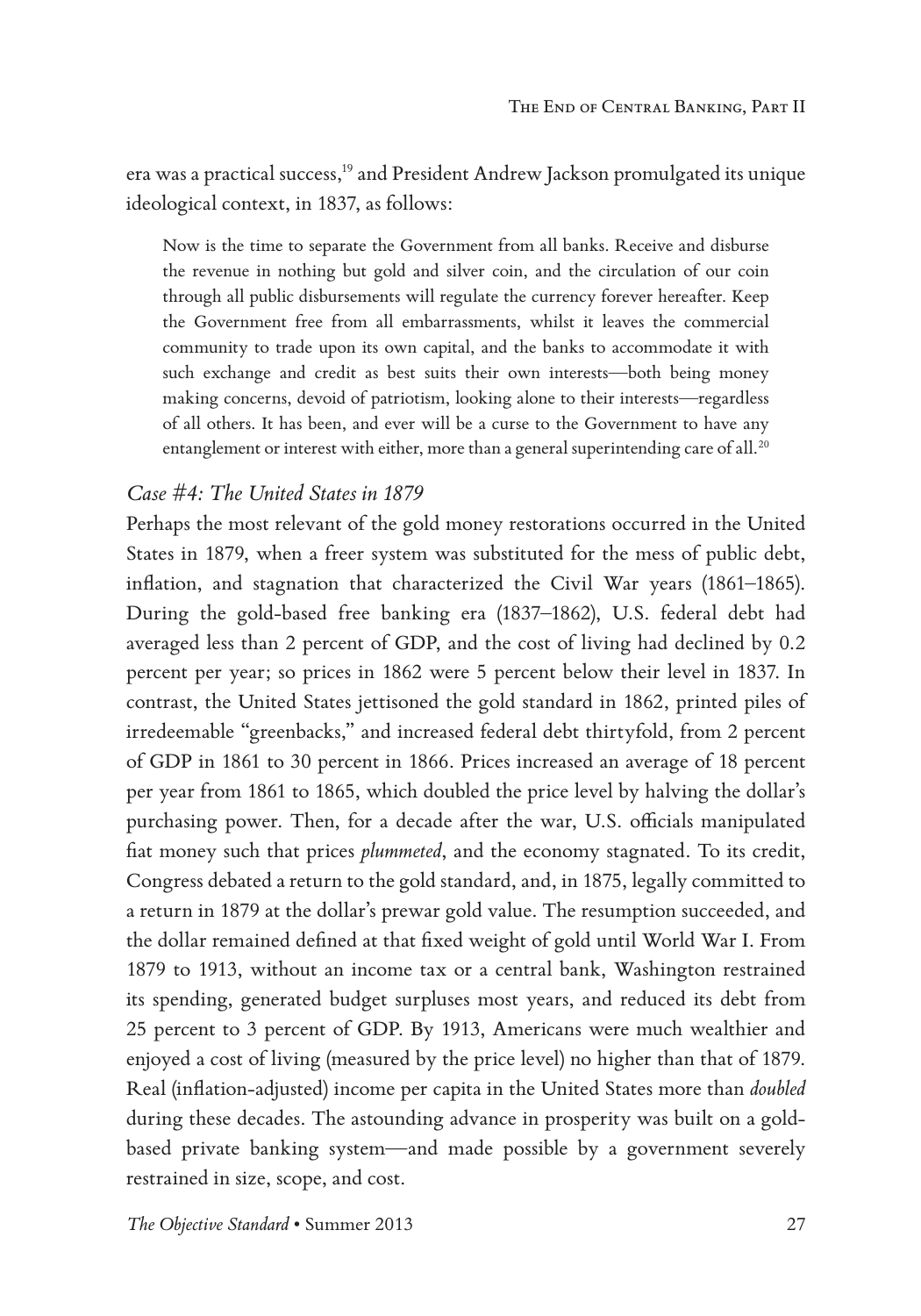#### *Case #5: The United States in 1944*

The reform that created the Bretton Woods monetary system (1944–1971) was the last attempt by the United States (or any leading nation) to link its currency to gold. Unfortunately, the Bretton Woods system was a diluted gold standard operated by central banks wedded to the growing demands of deficit-spending governments. Private gold ownership was actually *illegal* in the United States from 1933 to 1974. Keynes called Bretton Woods "the direct opposite of the gold standard" (i.e., compared to the classical gold standard).<sup>21</sup> Nevertheless, this was a better system than and produced superior results to both the subsequent system and the prior one (1914–1943), the latter of which was marred by devaluations, bank failures, and economic breakdowns amid world wars and depression.

During World War I, combatant governments seized gold coins from citizens and banks, melted them into bars, and hoarded the bullion in their treasury's vaults while central banks manipulated gold flows and interest rates, triggering the 1929 stock-price crash and causing the Great Depression. In 1931, Britain abandoned its gold-convertible pound; and, in 1933, the United States abandoned its goldconvertible dollar. Yet, in 1944, the United States, Britain, and other major nations arranged for a return to a gold-dollar-exchange standard, whereby the dollar was made convertible (albeit, only to other central banks, not to the public at large) into a fixed weight of gold (1/35 of an ounce), and other currencies were convertible into the dollar at fixed rates.<sup>22</sup>

The United States unilaterally terminated the Bretton Woods system in 1971 not because of any inherent failing of gold, but because in the 1960s government had expanded its welfare spending, warfare spending, and deficit spending; and, in helping to finance the deficits, the Fed issued too many dollars relative to U.S. gold reserves. Instead of reversing course, the government "shut the gold window" and disallowed gold withdrawals by central bank dollar-holders. The subsequent four decades (1972 to present) have seen widespread disorder and suffering under a monetary system of pure fiat paper money, which has delivered inferior results on all significant counts—inflation, interest rates, employment, economic growth but also has permitted an unrestrained Fed to finance vast new increases in U.S. government deficit spending.

#### *Case # 6: The United States in 1981–1982*

Whereas in prior cases better monetary systems were studied, debated, and enacted into law, in 1981–1982 the U.S. Gold Commission of the U.S. Congress seriously studied and debated a return to the gold standard, $^{23}$  but it was rejected, ultimately,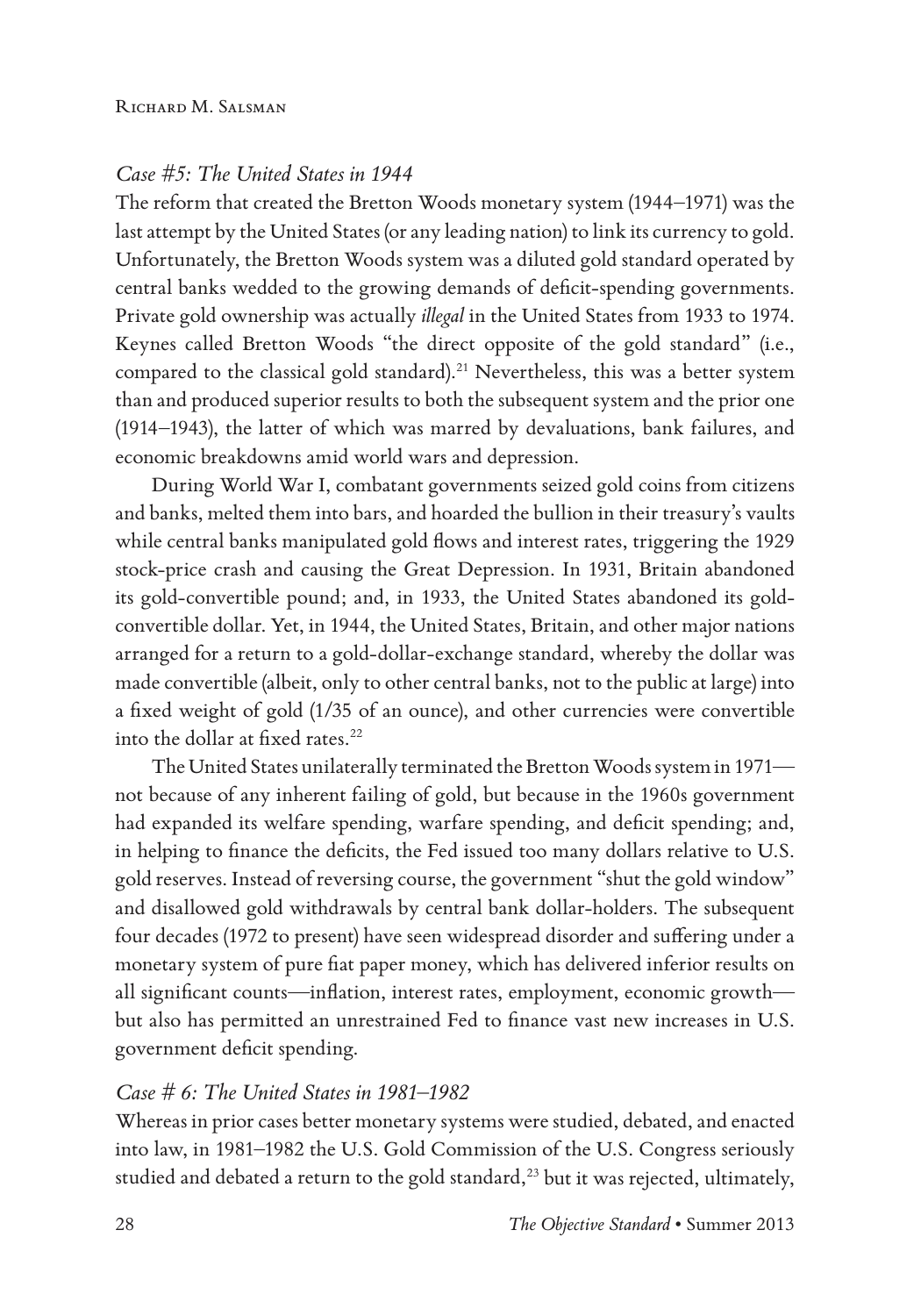due to insufficient ideological-political support. Newly elected President Ronald Reagan and his supply-side advisors favored various types of gold standard,<sup>24</sup> but prominent economists such as Alan Greenspan joined with monetarists to advise Congress and the Reagan administration against any return to gold-based money.<sup>25</sup> In 1972–1981, the decade after the end of the Bretton Woods system, U.S. prices had increased an average of 9 percent per year, as the dollar lost 60 percent of its purchasing power. In 1981, the banks, expecting further inflation, charged 18 percent for a thirty-year mortgage. The Fed, more aware of its critics and fearful of a return to gold money, subsequently reduced its rate of inflation and interest rates, too, yet *its very existence* continued to enable Washington's deficit spending. Banks were slightly less regulated in the subsequent decades, but they also got more subsidies (cheap Fed loans, expanded deposit insurance, "too-big-tofail" warranties), which increased "moral hazard" and systemic risk.

History shows that societies can return to free or freer banking systems from central banking systems—just as they can shift the other way. But history also shows that all such shifts presuppose and are ultimately caused by more fundamental shifts: shifts in ideology. If a genuine, pro-capitalist ideological context is absent, or not widespread, a freer monetary system, even if clearly needed (as in 1981– 1982) will not be possible.

# **Pro-Capitalist Ideology: Prerequisite of Free Banking**

The most advanced, rights-respecting nations in the 18th and 19th centuries were Britain and the United States, and it is no coincidence that they also enjoyed prosperity on the basis of the gold standard and freer banking systems. Writing in 1776, Adam Smith, the father of economics and the leading proponent of a free market (what we now call capitalism), described it as "the obvious and simple system of natural liberty" and declared that "the establishment of perfect justice, of perfect liberty, and of perfect equality [before the law] is the very simple secret which most effectually secures the highest degree of prosperity."26 A free market, he observed, requires goldbased money and a free banking system. "A paper money consisting in bank notes," Smith wrote, "issued by people of undoubted credit, payable upon demand [in gold and silver] without any condition," is "equal in value to gold and silver money" and provides a solid grounding for free trade and prosperity. A nation's "commerce and industry," he wrote, "cannot be altogether so secure, when they are thus, as it were, suspended upon the Dædalian wings of paper money, as when they travel about upon the solid ground of gold and silver." Smith was insistent that government may not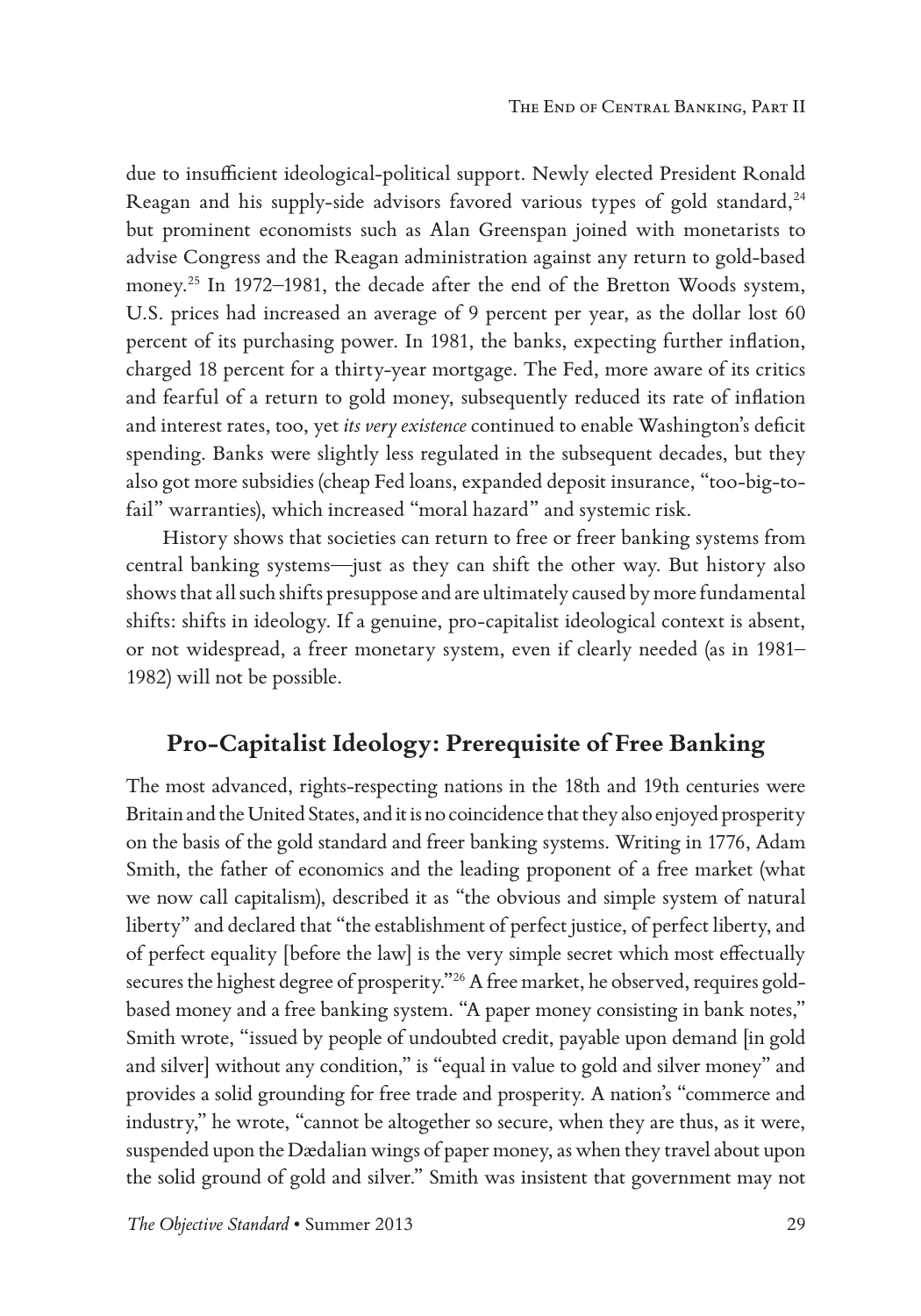forbid fractional reserves and must punish any broken promise to pay gold or silver. As long as bankers were held legally to their contractual obligations and "subjected to the obligation of an immediate and unconditional payment of [their] bank notes as soon as presented, their trade may, with safety to the public, be rendered in all other respects perfectly free."27 Although Smith did not consistently defend individualism, to the extent that he extolled freedom in economic affairs, he also extolled free banking and the gold standard.

In contrast, the father of communism, Karl Marx, called for a system of collectivism, the basic principle of which he would later codify as "from each according to his ability, to each according to his needs." As Marx's ideas spread and became widely embraced after the mid-19th century, so too did their corollary: the demand, as Marx and Engels put it in their *Communist Manifesto* (1848), for "centralization of credit in the hands of the state, by means of a national bank with state capital and an exclusive monopoly." These ideas ultimately gave rise to the monetary systems of the past century, systems dominated by central banking and fiat money—systems designed to facilitate and fund collectivist and statist governments. (For details, see Part I of this essay.)

The principle we must draw from these and similar examples in history is that the dominant ideology of a society, whether individualist-capitalist or collectiviststatist, influences that society's political and financial institutions. Just as the individualist-capitalist ideas of the late-18th century eventually spread and enabled the rise of freer monetary systems, so too the collectivist-statist ideas of the mid-19th century eventually spread and enabled the rise of statist, centrally planned monetary systems. Advocates of free banking would do well to bear this in mind: Free banking and gold-based money presuppose and depend on an ideology of individualism and capitalism.

In the paper-money decades since 1971, sundry advocates of liberty, most of them aware that central banks facilitate rights-violating, deficit-spending governments, have called for the phasing out or abolition of central banks, including the Federal Reserve.<sup>28</sup> Yet some of these reformers do not appreciate the primacy of ideology; by restraining or abolishing central banks, they hope to restrain or abolish statist governments. But central banking is the *effect* of statism, not its cause, and statism itself reflects a deeper, collectivist ideology. Absent a deep and abiding change in ideology—from collectivism and socialism to individualism and capitalism—a radical, pro-liberty reform of the monetary system will remain dormant and chimerical. Even if reform somehow were to occur in the absence of an ideological shift toward individualism and capitalism, it would not long endure.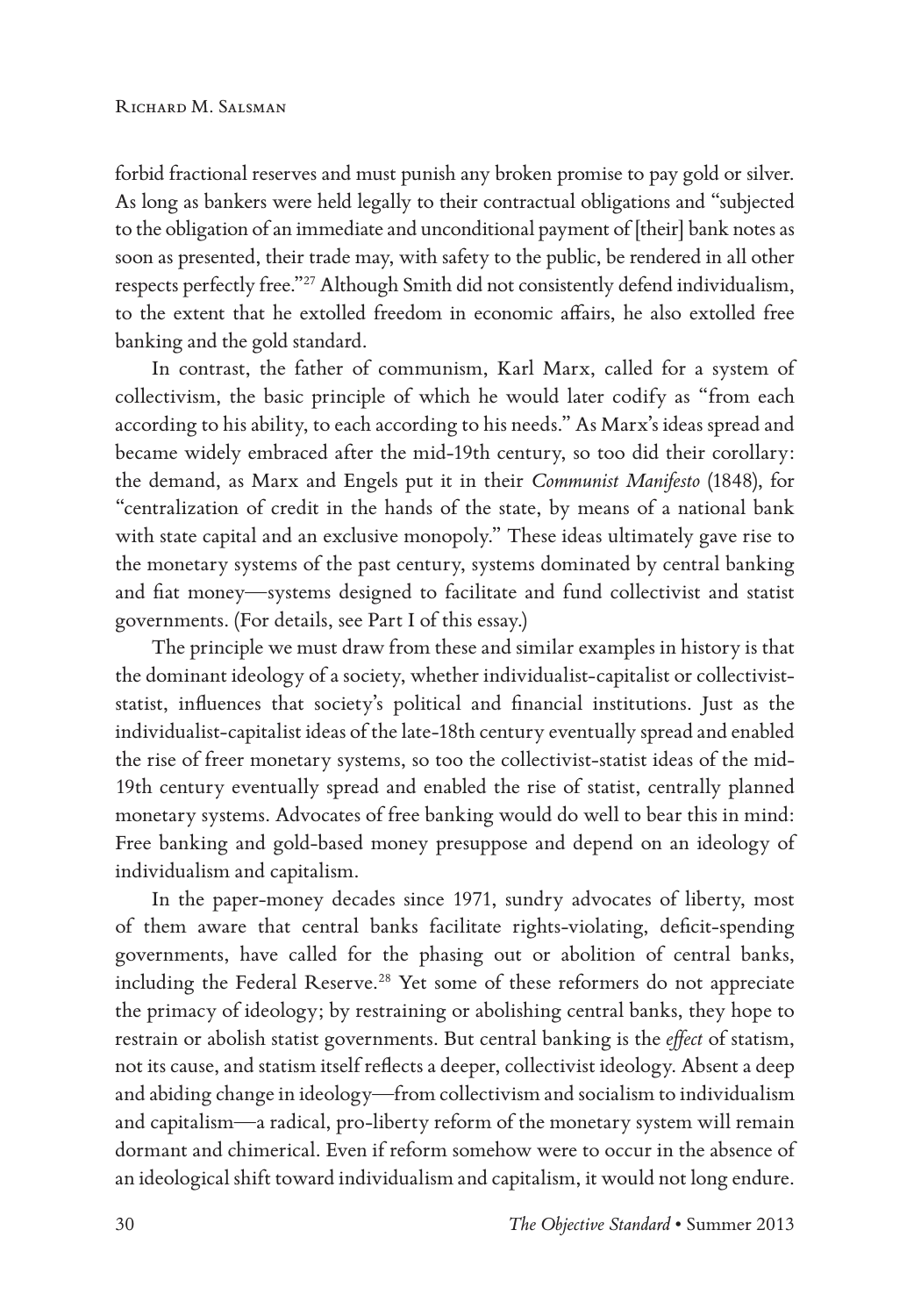We know from history that a freer system in the United States was dissipated over the past century by an onslaught of collectivism and statism.

Some theorists who fundamentally oppose central banking, being consistent advocates of free banking, have recognized the primacy of ideology in any rational reform effort. Ludwig von Mises once observed that "just as the sound money policy of the gold standard advocates went hand in hand with liberalism, free trade, capitalism, and peace, so inflationism [was] part and parcel of imperialism, militarism, protectionism, statism and socialism"; so it is a "serious error" to believe "a sound monetary system can once again be attained" without a "renunciation" of the ideology and politics of statism.29

If the state is to be all-powerful, as statism requires, the state will need a powerful and privileged central bank to do its bidding and pave the way. Without rejecting central planning, one cannot reject central banking, which is but central planning applied to money and credit. To argue for free banking, one must embrace the ideology of individualism and capitalism. As Henry Hazlitt noted, "the gold standard is not an isolated gadget, but an integral part of a system of free enterprise and limited government, of good faith and law, of promise-keeping and the sanctity of contract. It is this system—and the confidence to which it gave rise—that has been destroyed. It is this system that must be slowly and painfully rebuilt."30 And just as free banking presupposes an ideology of individualism and capitalism, so too does a (true) gold standard. As I argued in *Gold and Liberty*:

Gold money is inextricably linked with human freedom. Whenever men were free to choose over the centuries, they eventually settled on gold as money. As a form of money not subordinated to the arbitrary manipulations of rulers, gold permits a free economy to operate with a common denominator and standard of value. Whenever human freedom has been threatened, gold money has been attacked. That has been the pattern for most of this century, an age of nationalism, dictatorship, and the welfare state. Gold money is incompatible with statism and its extensions, such as central banking. Gold is the money that accompanies the rule of law and the sanctity of contract.<sup>31</sup>

Obviously, today's ideological context is not sufficiently pro-capitalist to support a movement to end central banking and fiat money. Indeed, in the past dozen years we've witnessed a renewed expansion of welfare states, and with it, an expansion of deficit spending, public debts, and money creation by central banks. The welfare state creates more debt and more fiat money, not more jobs or more wealth; yet many people still favor it, morally, ideologically, politically, and electorally. And whatever economic problems arise statists reflexively attribute to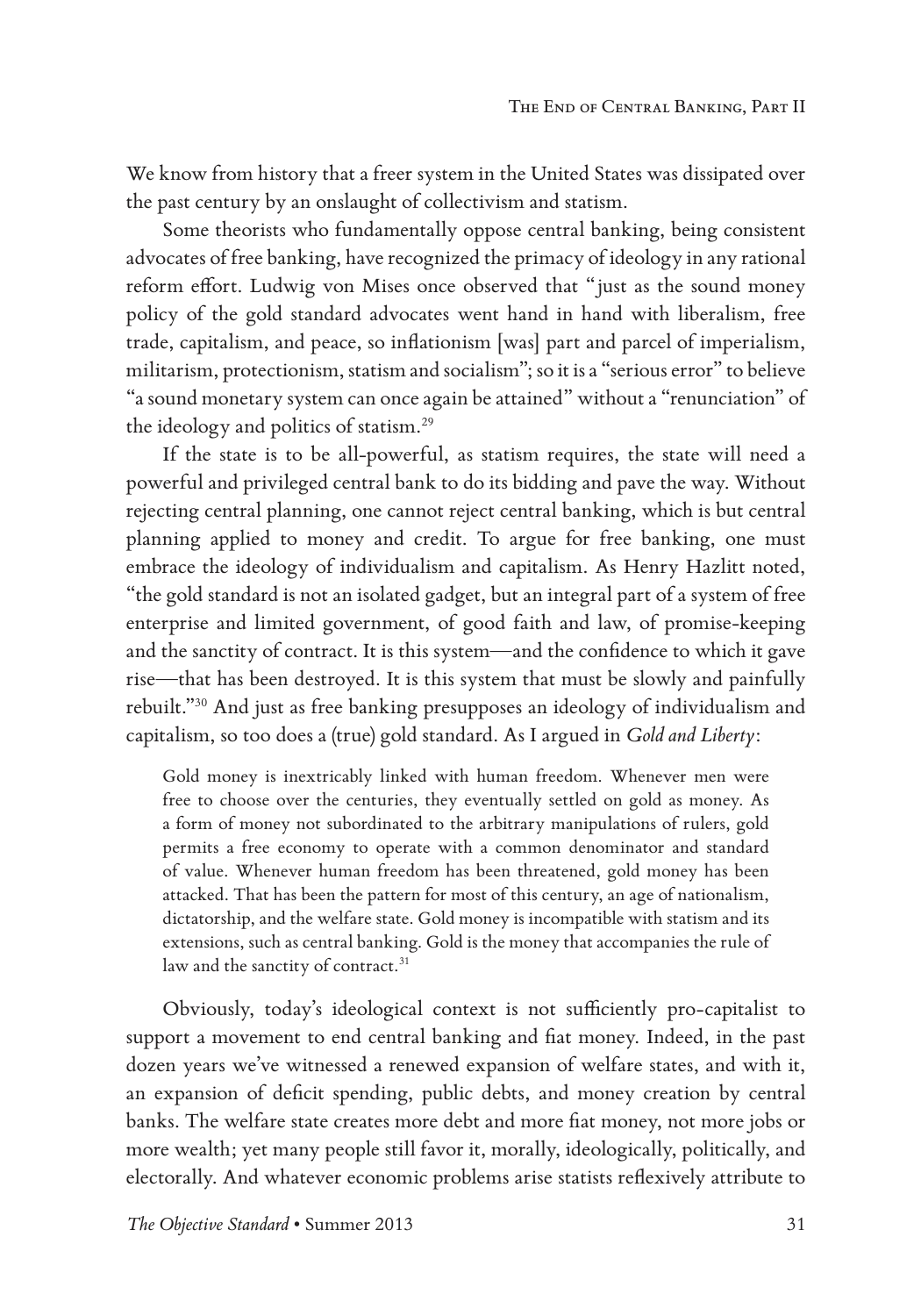dwindling vestiges of individualism and liberty. Notably, the recent financial crisis (2008–2010) was blamed not on central banks or on official, collectivist policies toward housing and mortgages,<sup>32</sup> but on Wall Street "greed," the banks, and the rich ("1 percent")—that is, on *capitalism*.

Given today's anticapitalist context, it is no wonder mainstream economists oppose any restoration of the gold standard or free banking, especially in pure form. Both Keynesians—such as Paul Krugman—and monetarists—such as Milton Friedman—have opposed free banking and the gold standard, and defended central banking and fiat paper monies that fluctuate at the whim of central banks.<sup>33</sup> They differ only slightly over how much governments should deficit-spend and whether central banks should have complete autonomy or instead follow various arbitrary rules, and how (not whether) government debts should be monetized. They condone central planning in money, and quibble merely over which specific plans to enact.

On the other hand, those who have been more supportive of individualism and capitalism have also been more supportive of free banking and the gold standard—notably, supply-side economists<sup>34</sup> and Austrian school economists.<sup>35</sup> Yet supply-siders typically insist central banks can reliably operate the system without corrupting it (which defies history), and some Austrian economists believe that no system can be stable or free of fraud unless government forbids fractional-reserve banking (which would be the end of banking per se). Congressman Ron Paul's populist pitch to "end the Fed" is short on details but entails unnecessary chaos ("upheaval" in "the entire banking industry") and odd decrees (a money supply to be "frozen in place").<sup>36</sup> Austrian economists such as Friedrich Hayek propose a contrived competition between privately issued, irredeemable paper money and the government's existing paper-money monopoly,<sup>37</sup> a hybrid scheme that would multiply confusion without achieving a practical, pro-capitalist remedy.

Capitalist reformers must always recall how (and why) central banking invariably proves inimical to the gold standard, and also why a system in which gold money anchors a fractional-reserve system of free banking is ethically justified, mutually profitable, and economically optimal. Thus, economists who have counseled a system of fractional-reserve free banking based on the classical gold standard,<sup>38</sup> although a minority even among free-market economists, nevertheless have history and logic on their side.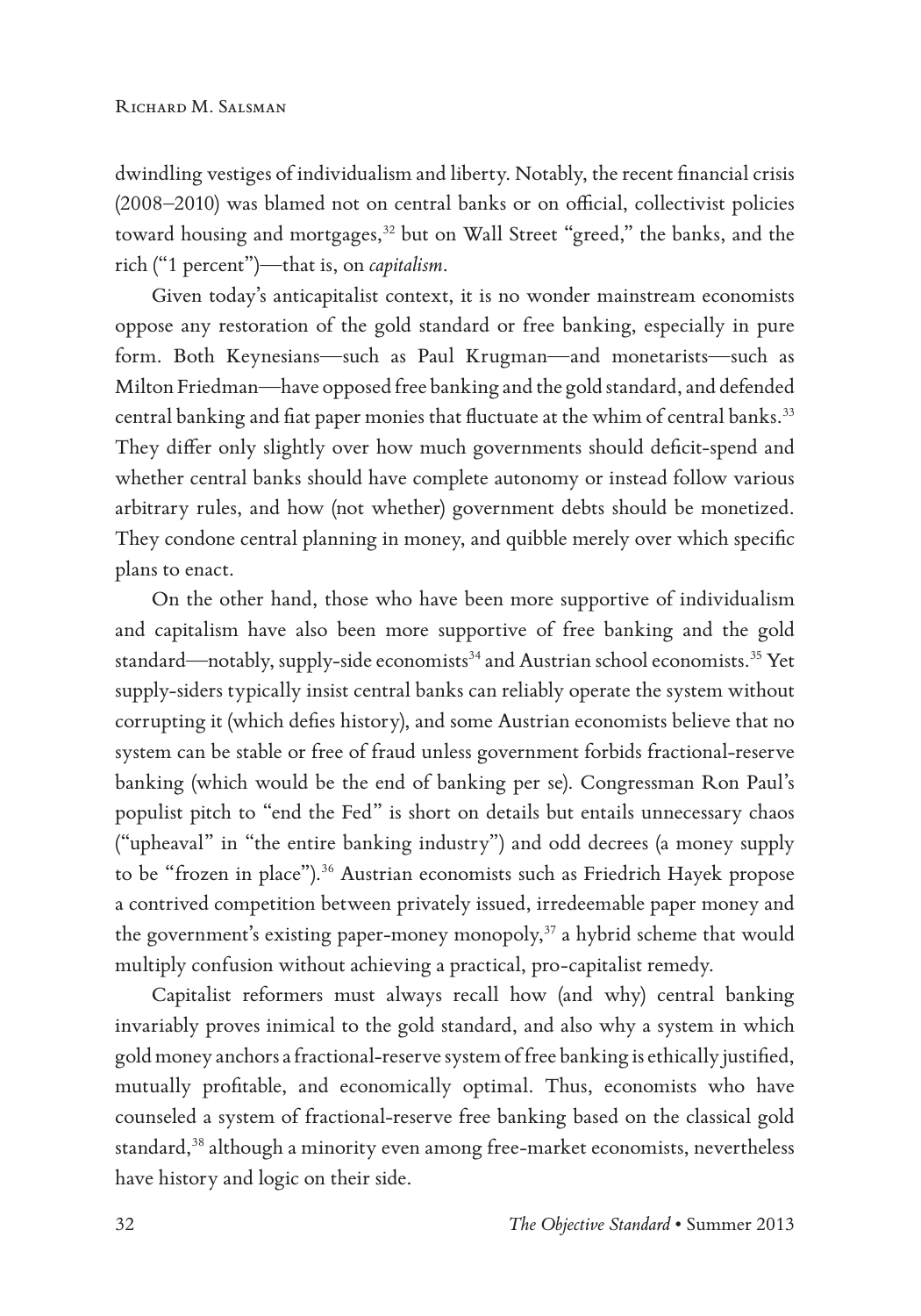# **A Proposal to Replace the Federal Reserve with Free Banking**

Assuming the necessary ideological context for transitioning to free banking that is, a widespread and substantial embrace of individualism and capitalism—the United States could easily, safely, and justly replace its existing central banking system with free banking.<sup>39</sup> This ideological context is crucial because, in addition to the reasons stated above, the transition would require the passage of laws mandating and specifying the transition; such laws could not be enacted and maintained without substantial cultural support.

My proposal seeks to enhance liberty, rights, and the rule of law in money and banking by an equitable, simple, and practical transition from central banking to free banking. The proposal essentially reverses the long-term process by which the United States shifted from (relatively) free banking to central banking over the past century. At its core, that process transferred gold and freedom of action from banks and citizens to the Fed, forbade banks to issue currency, and declared the Fed to be the sole issuer of fiat paper money. My plan makes the government return gold to banks and thus to citizens, frees banks to issue convertible currency, and ends the Fed, along with its destructive power to issue fiat money, to subsidize bad banking, and to monetize government debt.

In simplest terms, my plan would have the U.S. government transfer all of the Fed's assets and liabilities, including its gold, to private commercial banks in proportion to their capital (net worth). Within a legislatively established window, all Fed currency would be turned in for private bank currency, which would be convertible into gold. As part of the reform, the government would legislatively define the dollar as a fixed weight of gold, a fixity that would be legally permanent. Such an act would not be "price fixing," as some monetarists claim; it would mean that government once again would enforce weights and measures in all areas including money. The U.S. government would again recognize the objective identity of the term "dollar"—as a fixed weight of gold. Just as a yard of lumber is objectively (and permanently) defined as three feet of it, and just as a pound of coffee always and everywhere equals sixteen ounces of it, and just as government properly upholds such standards in contracts and in courts of law—so a dollar would again be defined as a fixed weight of gold. This would not be new. The dollar was so defined in the United States from its founding until 1971, and it has been so defined in other countries at various times throughout history. In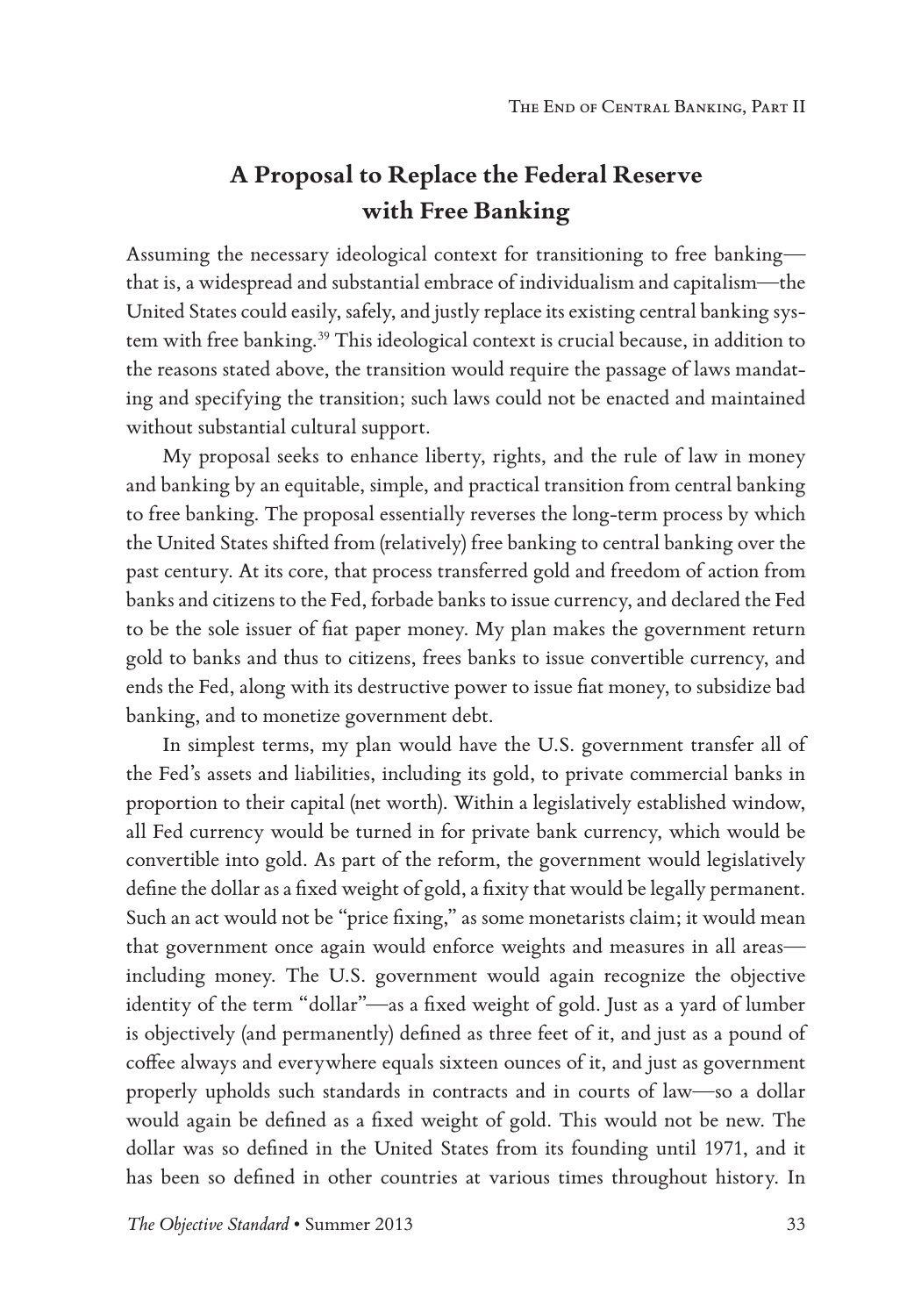practical terms, the main effect would be that the dollar once again would reflect the relatively stable purchasing power of gold.

In the freer system, private banks would not be required to issue currency, but those that did so and denominated them in dollars would have to deliver a dollar—that is, a fixed weight of gold—upon demands for redemption, as they did under the classical gold standard. Banks would be free to provide forms of money *other* than gold, in other denominations, so long as they refrained from calling them dollars, which otherwise would constitute fraud. Because the Fed would be phased out of existence and there would be no further "top-down" monetary central planning or manipulation, all decisions regarding the money supply, lending volumes and terms, and interest rates henceforth would be set by private, profit-seeking financial institutions and capital markets. This manner of determining such aggregates is not unprecedented; it succeeded before 1913.

The government would continue to conduct its legitimate fiscal affairs raising revenues, spending, and borrowing—but mainly through the private financial system. The United States would still have a Treasury department to conduct the government's fiscal affairs, and just as it now issues interest-bearing short-term bills and long-term bonds, it would not be barred from holding some gold and issuing dollar-denominated notes (currency) to facilitate collections and payments (as it did under the classical gold standard). The Treasury would hold checking deposit accounts at private banks (just as the Defense department legitimately purchases weapons from private weapons manufacturers), but in so doing, it would be forbidden to prop up, bail out, or manipulate any bank. Nor would the Treasury be permitted to hoard gold; if it were to run budget surpluses, it would be required to use accumulated gold to retire public debt. Because Treasury bills and bonds would be denominated in dollars, they too would be repayable in gold at maturity.

The transition to free banking should be conducted so as to exert as little impact as possible on the money supply, aggregate prices, interest rates, and wage levels. The goal should be to alter not the *quantity* but rather the *nature* of money, credit, and income, for the better and for the future, while limiting those disruptions in contractual relationships that could undermine the financial sector, throttle the economy, or cause unemployment.

To better visualize the reform I envision, consider the balance sheets (or assets, liabilities, and net worth) of the U.S. Treasury,<sup>40</sup> Federal Reserve,<sup>41</sup> U.S. banks,<sup>42</sup> and the general public (U.S. households),<sup>43</sup> as shown in Table One.<sup>44</sup> First, observe that the U.S. Treasury holds \$393 billion worth of gold (at today's price of around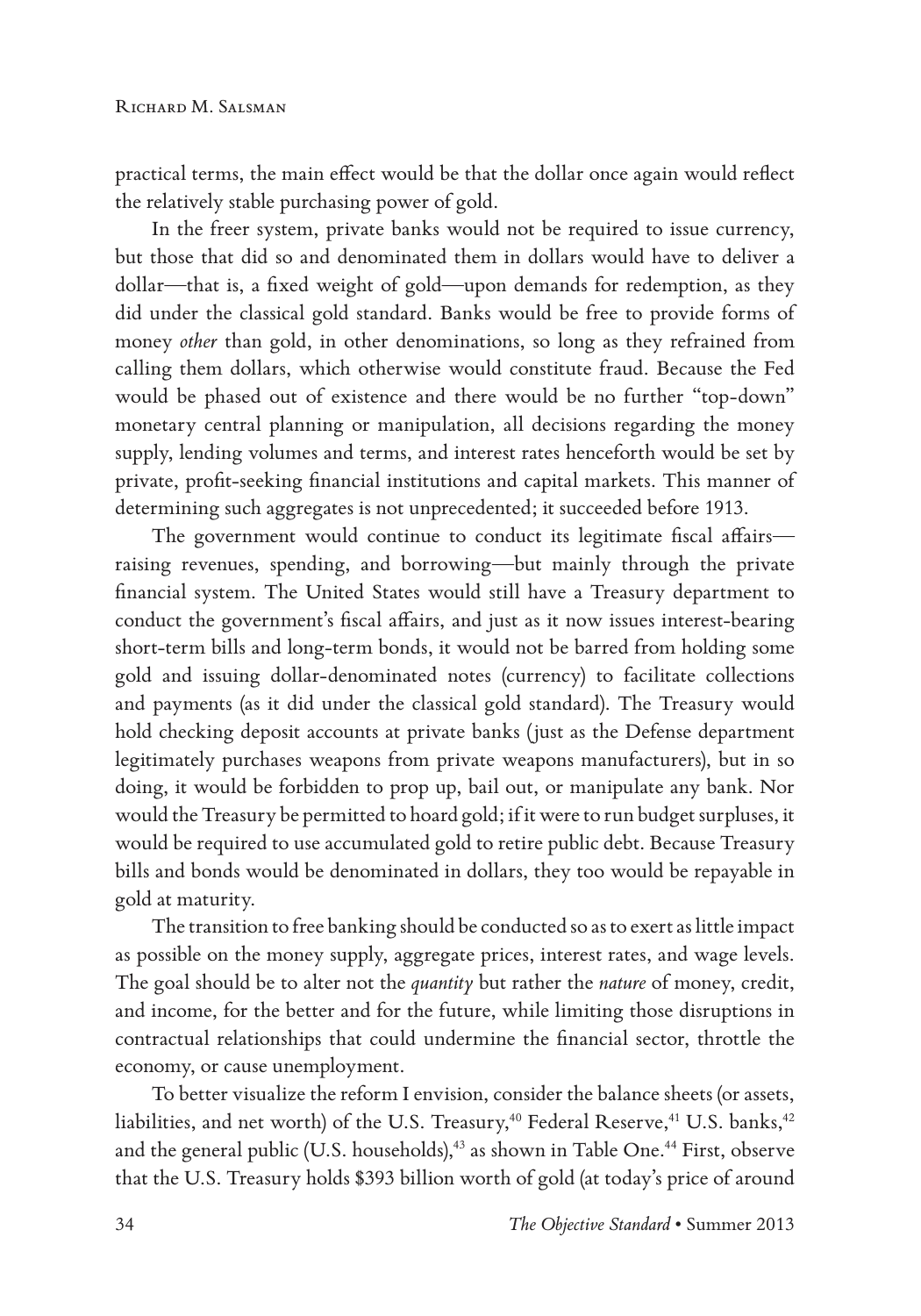\$1,500 per ounce), plus deposit accounts, but its main "asset" is its power to tax (i.e., its capacity to obtain future revenues, which are used to fund its expenditures and service its debts). The Treasury's debts now total more than \$17 trillion (the "national debt"), which take the form of interest-paying securities. Not shown are its "unfunded obligations" (of \$100 trillion or so), including primarily the current value of estimated payments to future recipients of Social Security and Medicare.

|                              |          | Table One: The Current U.S. Monetary System |          |
|------------------------------|----------|---------------------------------------------|----------|
|                              |          | \$ in Billions                              |          |
|                              |          | U.S. Treasury                               |          |
| Assets                       |          | <b>Liabilities</b>                          |          |
| Gold (262 million ounces)    | \$393    | Gold Certificates                           | \$393    |
| Deposits at the Fed          | \$121    | U S. Treasury Bills & Bonds owed:           |          |
| Deposits at U.S. Banks       | \$83     | - Fed Banks                                 | \$1,795  |
| Property & Real Estate       |          | - U.S. Banks                                | \$1,384  |
| Power to Tax                 |          | - All Others & Trust Funds                  | \$13,592 |
| <b>Total Assets</b>          | \$597    | <b>Total Liabs. &amp; Capital</b>           | \$17,164 |
|                              |          | <b>Federal Reserve</b>                      |          |
| Assets                       |          | <b>Liabilities</b>                          |          |
| <b>Gold Certificates</b>     | \$393    | <b>Federal Reserve Notes</b>                | \$1,135  |
| U.S. Treasury Bills & Bonds  | \$1,795  | Deposits due U.S. Treasury                  | \$121    |
| Mortgage-Backed Securities   | \$1,071  | Deposits due U.S. Banks                     | \$1,833  |
| Mortgage GSE Bonds           | \$72     | Other Liabilities                           | \$123    |
| Other Assets                 | \$255    | Capital                                     | \$374    |
| <b>Total Assets</b>          | \$3,586  | Total Liabs. & Capital                      | \$3,586  |
|                              |          | <b>U.S. Banks</b>                           |          |
| Assets                       |          | <b>Liabilities</b>                          |          |
| Federal Reserve Notes        | \$92     | Demand Deposits, Treasury                   | \$83     |
| Deposits at Federal Reserve  | \$1,833  | Demand Deposits, Public                     | \$1,288  |
| U S Treasury Bills & Bonds   | \$1,384  | Time Deposits, Public                       | \$8,057  |
| Mortgage-Backed Securities   | \$1.334  | Long-Term Debt & Liabs.                     | \$2,375  |
| Loans                        | \$8,664  | Capital                                     | \$1.504  |
| <b>Total Assets</b>          | \$13,307 | Total Liabs. & Capital                      | \$13,307 |
|                              |          | <b>U.S. Households (Public)</b>             |          |
| <b>Assets</b>                |          | <b>Liabilities</b>                          |          |
| <b>Federal Reserve Notes</b> | \$568    | Mortgages                                   | \$9,430  |
| Deposits at Banks            | \$7,935  | Consumer Loans                              | \$2,779  |
| U.S. Treasury Bills & Bonds  | \$1,036  | Other Obligations                           | \$1,244  |
| Stocks, Bonds, Mutual Funds  | \$30,792 |                                             |          |
| Pensions                     | \$14,060 |                                             |          |
| Real Estate & Misc.          | \$25,134 | Net Worth                                   | \$66,071 |
| <b>Total Assets</b>          | \$79,524 | Total Liabs. & Capital                      | \$79,524 |

Next, observe the pre-reform balance sheets of the Federal Reserve, the banks, and households. The Fed holds gold certificates (a claim on \$393 billion of physical gold held in the U.S. Treasury's vaults), plus \$1.8 trillion of Treasury securities, \$1 trillion of mortgage-backed securities, and other items—or \$3.6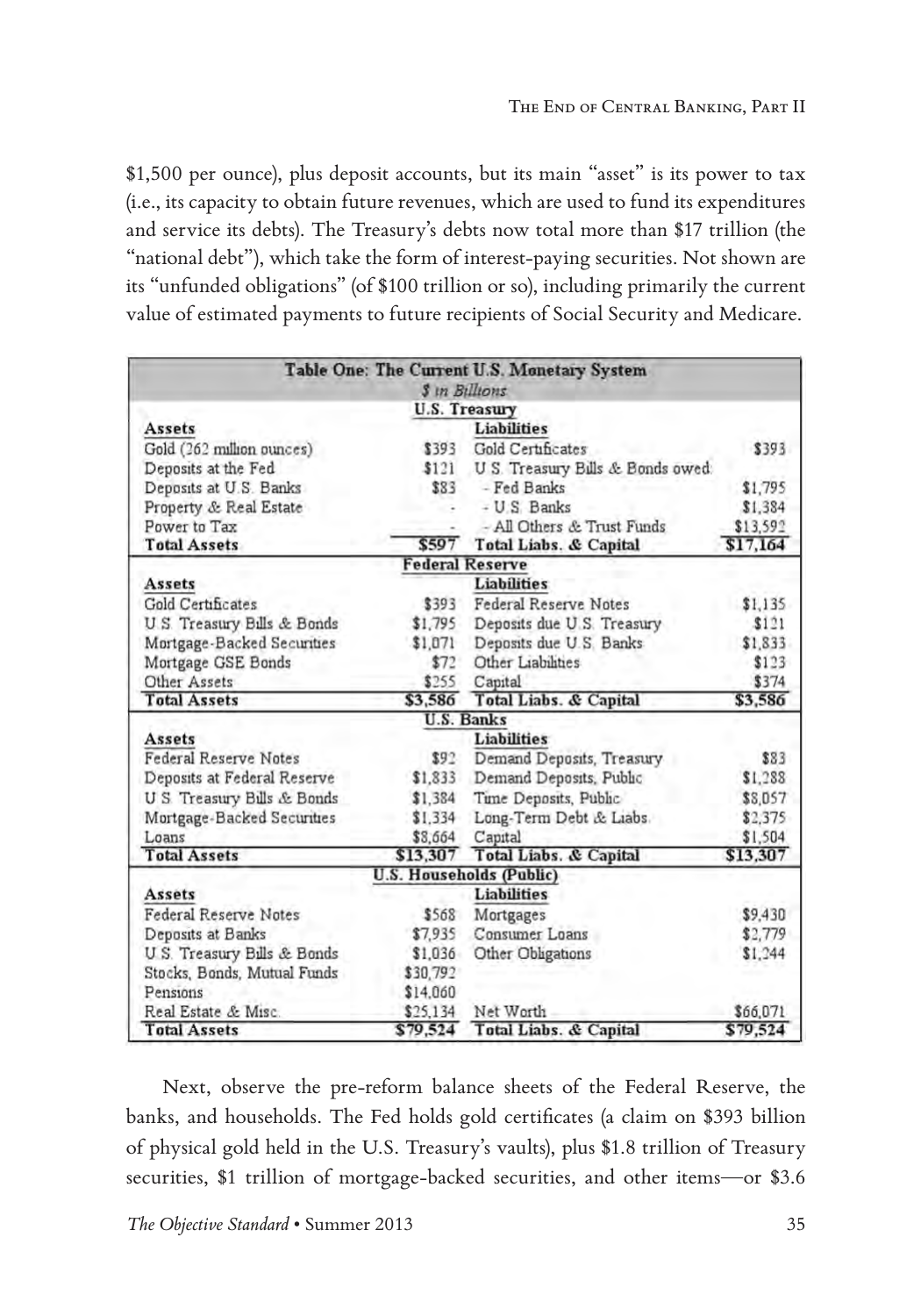trillion in total assets. The Fed's liabilities include its notes (\$1.1 trillion of fiat paper currency) plus deposits. The Fed's capital (net worth) is \$374 billion, or roughly 10 percent of its \$3.6 trillion in assets. Observe that U.S. banks now have assets totaling \$13.3 trillion, comprised mostly of loans, securities, and deposits at the Fed; their liabilities are comprised mainly of deposits and long-term debt. The banks have capital (net worth) of \$1.5 trillion, or 11 percent of total assets. Finally, observe that U.S. households have assets of nearly \$80 trillion, some of which include deposits at banks (nearly \$8 trillion) and Treasury securities (\$1 trillion); households also own stocks, bonds, mutual funds, and pensions (\$45 trillion) and real estate (\$25 trillion); after subtracting liabilities, U.S. households show a net worth of \$66 trillion.

On this plan for establishing free banking, legislation would provide for the transfer of the Fed's assets and liabilities to the banks proportionately, based on their capital (net worth). Some items would cancel out—such as Federal Reserve Notes (cash) and bank deposits at the Fed (\$1,833 billion)—and other transfers would be relatively straightforward. Of the existing \$1,135 billion in Federal Reserve Notes, banks already hold \$92 billion (as vault cash), so they would assume the difference (\$1,043 billion) as an obligation (i.e., new, privately issued banknotes, convertible into gold). Other than gold, the banks already own the types of assets they would receive from the Fed, easing the banks' assimilation of those assets.

The initial assets and liabilities of the new monetary system—free of the Fed appear in Table Two. The U.S. Treasury still exists, as all governments require a fiscal agent, but its gold has been transferred through the Fed to the banks, which issue gold-convertible currency. The banks now hold the \$393 billion in gold; and over a brief, legally defined period (perhaps six months or a year) will issue \$1 trillion in banknotes (currency) to replace the \$1.1 trillion in Federal Reserve Notes (less the \$92 billion that banks now hold in vaults).45 Unlike today's Fed currency, the new banknotes are a currency of substantially stable purchasing power, freely convertible to holders, on demand, into a fixed weight of gold. The dollar once again is "good as gold."

Perhaps the most crucial element in the transition to free banking is the determination of an accurate and sustainable *identity* for the dollar in terms of gold. The current U.S. dollar has no identity: The Federal Reserve "note," shorthand for "promissory note," once meant a promise to pay holders in gold on demand; but since 1971, this "note" has promised to pay nothing. The most essential feature of a gold standard is not the supply of gold, nor even the fraction at which gold is available to redeem currency, but the *definition* of the unit of account (in this case,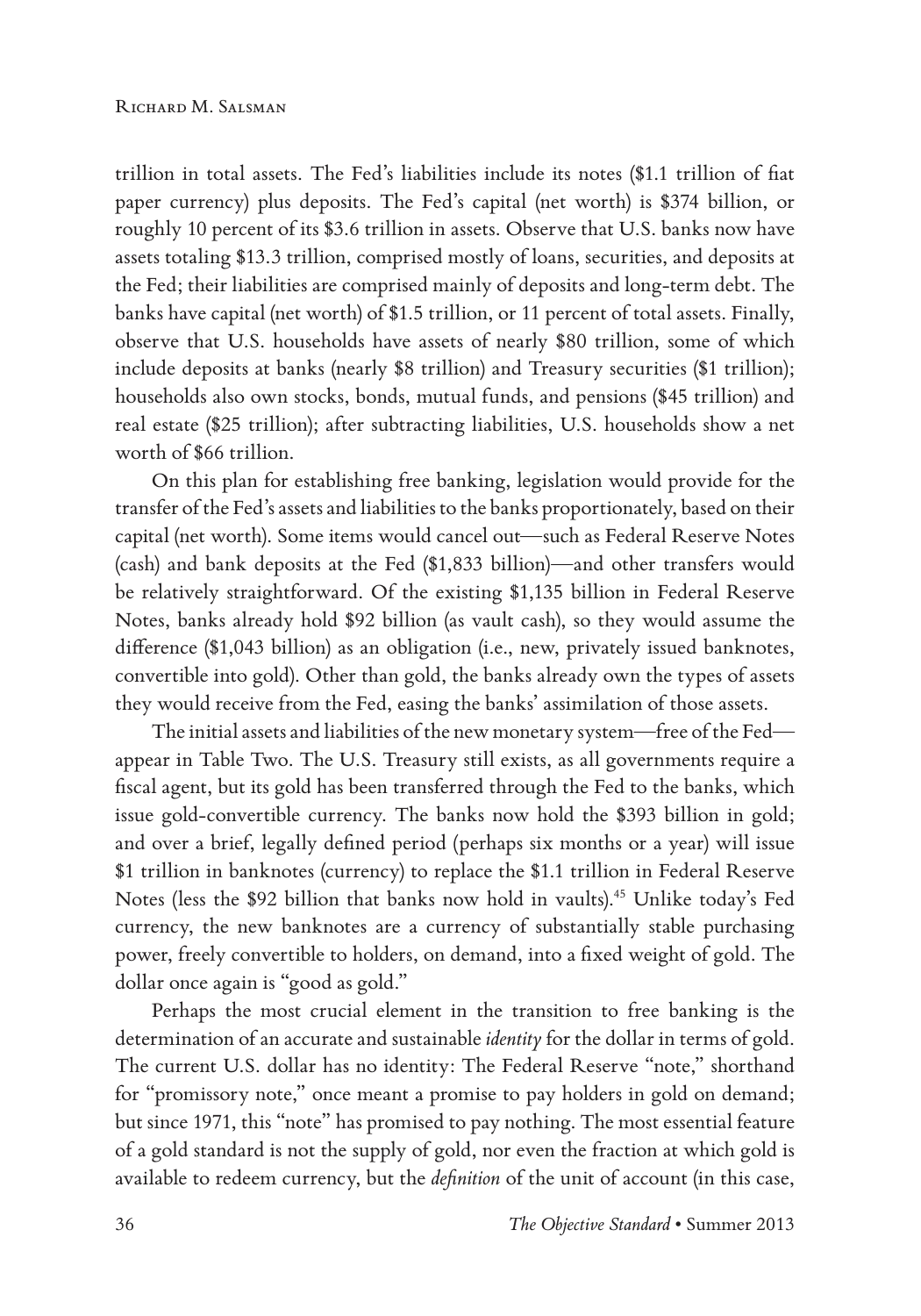|                             |          | Table Two: The New System Without the Federal Reserve |          |
|-----------------------------|----------|-------------------------------------------------------|----------|
|                             |          | <b>3</b> in Billions                                  |          |
|                             |          | U.S. Treasury                                         |          |
| Assets                      |          | <b>Liabilities</b>                                    |          |
| Deposits at U.S. Banks      | \$83     | U.S. Treasury Bills & Bonds owed                      |          |
| Property & Real Estate      |          | - U.S. Banks                                          | \$3,179  |
| Power to Tax                |          | - All Others & Trust Funds                            | \$13,592 |
| Loans to Public             |          | Other Obligations                                     |          |
| <b>Total Assets</b>         |          | \$83 Total Liabs. & Capital                           | \$16,771 |
|                             |          | U.S. Banks                                            |          |
| <b>Assets</b>               |          | Liabilities                                           |          |
| Gold (262 million ounces)   | \$393    | Banknotes (Currency)                                  | \$1,043  |
| U.S. Treasury Bills & Bonds | \$3,179  | Demand Deposits, Public & Treas                       | \$1,409  |
| Mortgage-Backed Securities  | \$2,405  | Time Deposits                                         | \$8,057  |
| Mortgage GSE Bonds, Other   | \$327    | Long-Term Debt & Liabs                                | \$2,375  |
| Loans                       | \$8,664  | Capital                                               | \$2,084  |
| <b>Total Assets</b>         | \$14,968 | Total Liabs. & Capital                                | \$14,968 |
|                             |          | U.S. Households (Public)                              |          |
| Assets                      |          | <b>Liabilities</b>                                    |          |
| Banknotes (Currency)        | \$1,043  | Mortgages                                             | \$9,430  |
| Deposits at Banks           | \$7,935  | Consumer Loans                                        | \$2,779  |
| U.S Treasury Bills & Bonds  | \$1.036  | Other Obligations                                     | \$1,244  |
| Stocks, Bonds, Mutual Funds | \$30,792 |                                                       |          |
| Pensions                    | \$14,060 |                                                       |          |
| Real Estate & Misc          | \$25.134 | Net Worth                                             | \$66,547 |
| <b>Total Assets</b>         | \$80,000 | Total Liabs. & Capital                                | \$80,000 |

"dollar") as a fixed weight of gold. Today's gold price (around \$1,500 per ounce) is a good starting point for establishing the new definition, because the price embodies widespread market estimates of the dollar-gold relation. If a single ounce of gold is worth \$1,500, then a single dollar is worth 1/1500 of an ounce of gold; the latter is the "gold content" of the dollar, or the reciprocal of the dollar-gold price.

In the reform, the government must designate a future date, perhaps a year ahead, as "gold dollar restoration day." In the interim it must explain what the new monetary infrastructure will entail. The gold price no doubt will change in the interim, in anticipation of the new system, but by restoration day the dollar's gold content will have been established naturally by the calculations and decisions of many millions of individuals and businesses in anticipation of the restoration. A gold content established this way, by the aggregate decisions of informed and interested parties in the marketplace, will prevent both a burst of dollar deflation (which could occur if the content were too high) and a burst of dollar inflation (which could occur if the content were too low). If the gold price is near \$1,000 per ounce prior to restoration day, the government will define the dollar henceforth as 1/1000 of an ounce of gold; if instead the gold price is near \$2,000 per ounce, the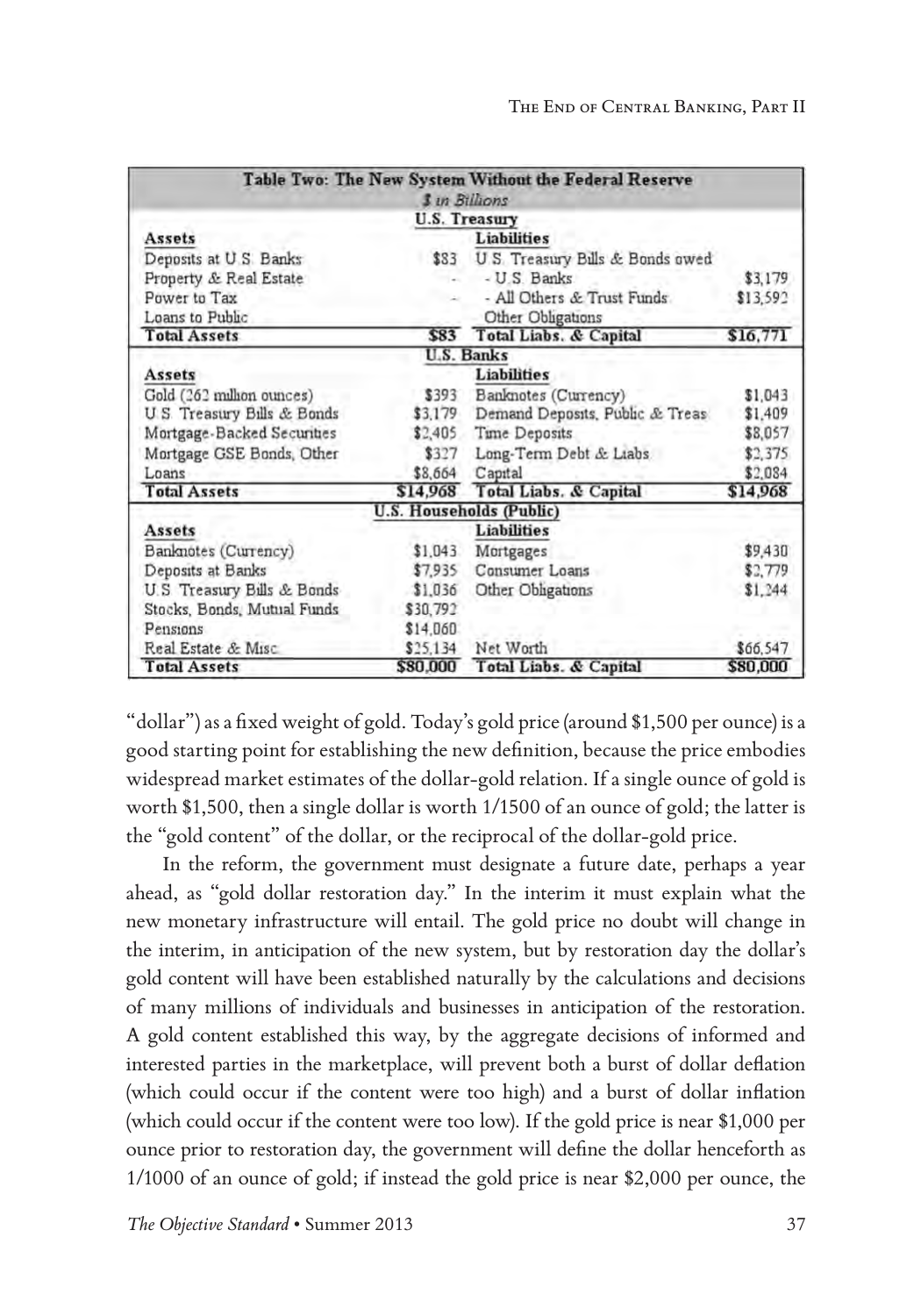dollar henceforth will be defined as 1/2000 of an ounce of gold. The dollar's new and permanent definition, having been set in an objective, market-based manner that respects people's existing plans and future expectations, would not likely cause material disruptions in prices, interest rates, incomes, employment, or debt burdens.

In the new private banking system, the money supply (currency plus demand deposits) initially totals \$2.4 trillion, matching the old supply under the Fed; but henceforth it fluctuates according to the commercial needs of the economy, not the fiscal needs of government. This is still a fractional-reserve banking system, but the banks are now much safer than under central banking; in the new system they are more liquid and better capitalized. The most liquid asset of all—gold—is now held by banks, and it safely amounts to 38 percent of banknotes (currency), while the banks' total liquid assets (gold plus U.S. Treasury securities) comprise 34 percent of their total notes and deposits. At this ratio, banks are unlikely to see bank runs, but if they feel the need for even more liquidity, they can increase gold holdings and reduce other assets. There are no legal "reserve requirements" on gold to preclude its full deployment for redemptions. In the fully private system, the banks are also more solvent, with capital of \$2 trillion, or 14 percent of total assets, nearly a third better than today's ratio of 11 percent. The banks are more liquid and solvent, thus better able to operate safely, profitably, and sustainably.

Several objections might be made against my proposal: 1) "it unfairly subsidizes banks"; 2) "there is not enough gold to sustain the new system"; 3) "the new dollar definition might be wrong"; 4) "the new system will not by itself stop government deficit spending"; and 5) "it offers no intermediate or hybrid system consistent with a capitalist endpoint."

As explained, the plan entails transferring Fed assets and liabilities (roughly \$374 billion in net worth) to the banks, thus increasing their capital from \$1.5 trillion (11 percent of previous total assets) to \$2 trillion (14 percent of new total assets). This transfer is justified for several reasons. Notably, the transfer simply reverses what was done previously. The Fed accumulated its net worth at the expense of the banks, and removed gold from banks and citizens. Importantly, in the new system, banks are legally required to make their dollar-denominated currency convertible into gold on demand by public holders of currency. Accordingly, bank owners, borrowers, and depositors alike benefit from the transfer of the Fed's net worth. Indeed, the full transition will benefit all taxpayers by relieving them of future subsidizations of banking—and will benefit all citizens by establishing an economy based on sound money, safe banking, lower tax burdens, and fiscal responsibility.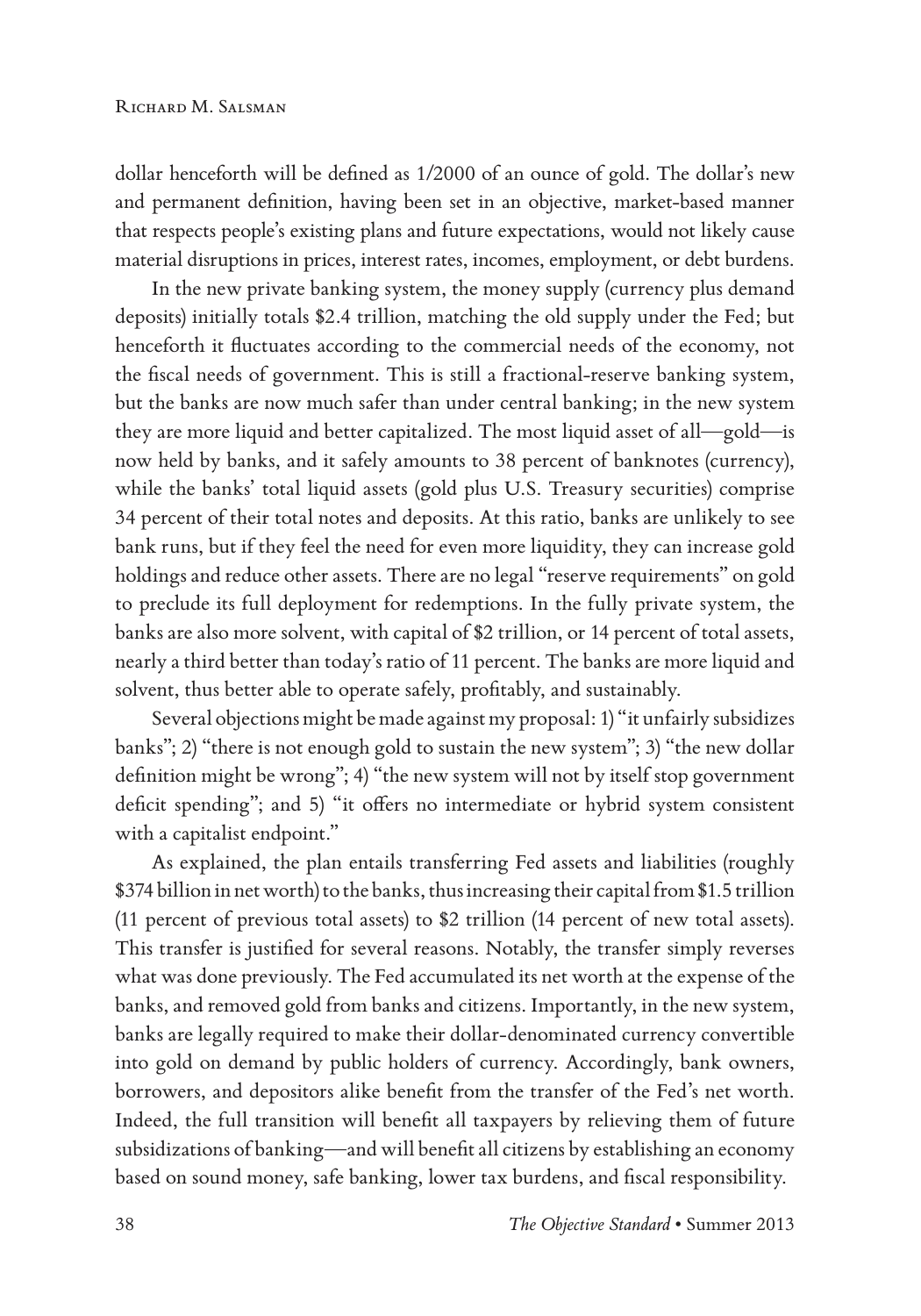Moreover, although the banks receive substantial assets from the Fed at the outset of this return to free banking, it is a onetime event, and they lose *all* Fed and government subsidies henceforth, in perpetuity (and taxpayers are relieved of the perpetual burdens such subsidies entail). Accompanying the transfer of Fed assets and liabilities and the end of regulations dictating the terms of contracts (made with borrowers, bondholders, depositors, etc.) would be the permanent termination of an array of subsidies, including government deposit insurance, cheap loans from the Fed, pledges to make taxpayers bail out banks deemed "too big to fail," and special exemptions from the U.S. bankruptcy code. Under a gold standard, which would radically reduce the wide swings in currency values and interest rates that accompany the system of fiat paper money, the biggest banks would also forgo the large profits they now earn from designing and trading the "derivatives" (options and futures contracts) that help businesses mitigate such swings.

The complaint by some economists that the world does not have enough gold to support a gold standard has no basis in either logic or history. The gold standard does not require vast gold stocks, or fast growth in new gold output, or 100 percent gold reserves; its essence is the gold-dollar identity (an objective unit of monetary account) and strict convertibility of currency on demand. In a *gold standard*, the *standard* element is more fundamental than the *gold* element. Moreover, the gold standard worked for hundreds of years and undergirded an Industrial Revolution. Gold-based money did not fail for any alleged deficiency in gold's supply relative to economic growth; gold-based money was first co-opted and later jettisoned by profligate, deficit-spending governments.

Even if critics ignore the crucial issue of the gold *standard* and focus instead on the gold *supply*, they have nothing to worry about if they consult the relevant facts. For more than two centuries the gold supply has increased steadily and should continue to do so for at least the next two centuries. In 1811, worldwide gold output was 360,000 ounces, and the total gold stock was 119 million ounces. By 1911, annual output was 22.5 million ounces, and the gold stock was up to 695 million ounces. By 2011, output was 95.2 million ounces, and the accumulated stock had reached 5.1 billion ounces. Gold reserves (underground) are now estimated at 1.83 billion ounces, or 35 percent of the above-ground stock,<sup>46</sup> and reserve estimates have increased with every passing decade. Nearly 2.7 billion ounces of gold were taken from mines over the past four decades (1971–2011), almost twice the 1.4 billion ounces taken in the prior four decades (1931–1971). This is no "gold shortage."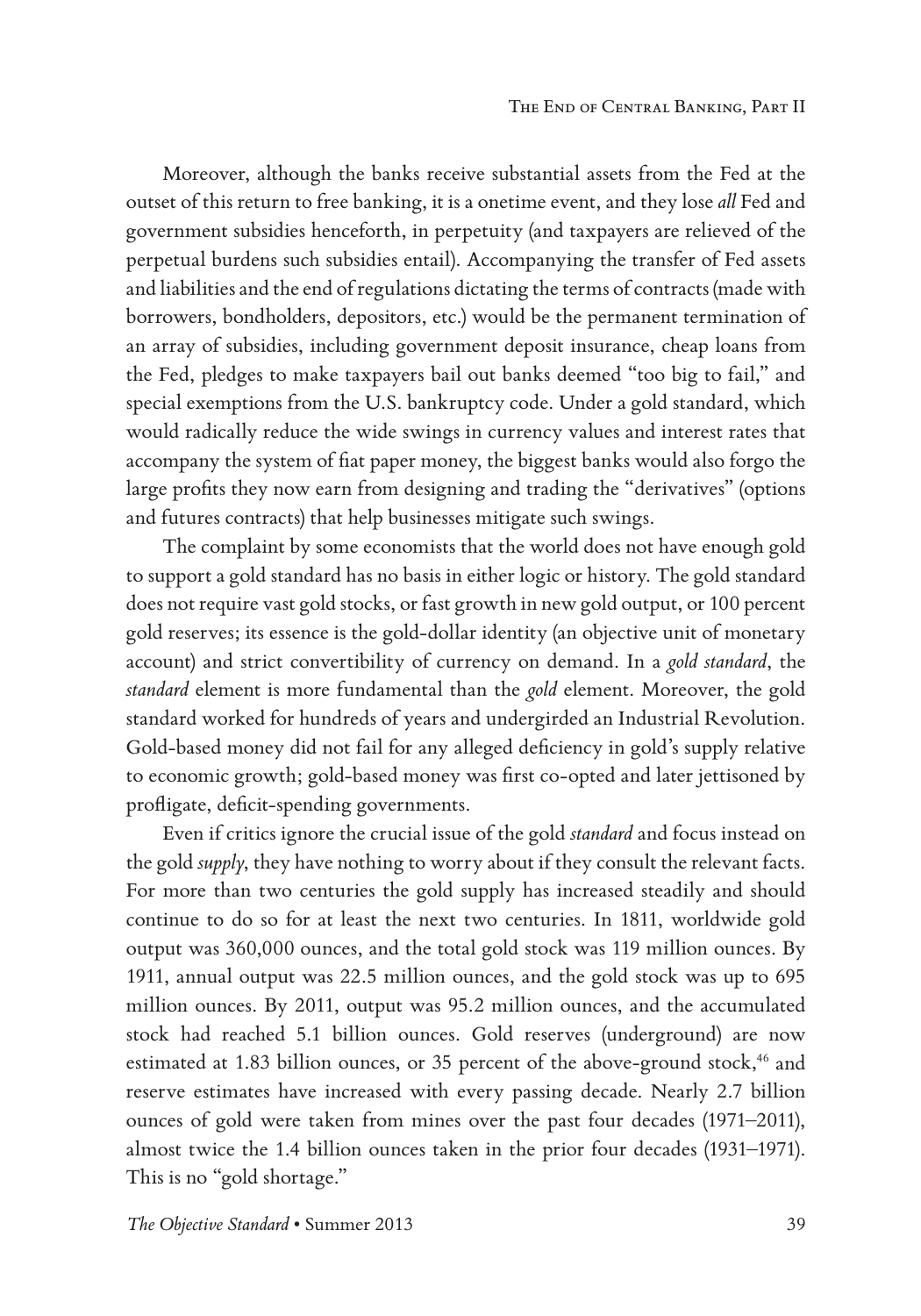Does gold-based money impede prosperity? During the past century (1911– 2011) the gold stock increased eightfold, while U.S. industrial output increased thirty-twofold; but U.S. industrial output increased one-hundred-twentyeightfold during the prior century (1811–1911), even though the gold stock increased just sixfold. The gold stock has not only increased *amply*, but also *steadily*—more so than any other commodity or currency. Indeed, its increase during the past century has averaged 2 percent per annum—never more than 3 percent (1940) and never less than 1.5 percent (1980).

When gold critics aren't complaining that gold increases too slowly to serve as money, they're complaining that it grows too quickly, as it (allegedly) did during new gold discoveries, as during the California "gold rush" (1849–1854); but even then the total gold stock never increased more than 4 percent per year, and prices in the United States increased by less than 2 percent per year. Again, we see that what truly aids prosperity is not the supply of gold *per se*, but the fact that money is *gold-based* and objectively *standardized*. Whether or not governments have respected (or issued) gold-redeemable money, the principle holds: As long as men are self-interested and free, they will mine, store, and exchange gold, because it is objectively precious and economically practical.

As for the understandable worry that the new dollar definition may be wrong, or might prove unsustainable, no more objective, safe, or accurate way of establishing the dollar's new gold content can be had than the open-market process I defend. If the government accurately explains the mechanics of the transition in advance of gold-dollar restoration day, and fairly and competently executes the necessary asset transfers, markets will home in on the best, most informationinclusive gold-dollar ratio.

Some reformers presume that an intrinsic gold-dollar ratio must be reestablished, regardless of the market's current estimates and expectations perhaps some critical ratio from a better past, as before 1971. But tying the dollar to gold in this way has in the past caused—and would again cause—deflation, depression, and debt defaults. Other reformers, including advocates of 100 percent gold reserves, would have the gold-dollar ratio be established by arbitrarily dividing the current money supply (\$2.4 trillion, consisting of Fed currency plus checking accounts) by the U.S. Treasury's current gold supply (262 million ounces). But that would render a gold price of \$9,500 per ounce, compared to today's market price of \$1,500 per ounce; the new dollar would be defined as having a mere 1/9500 of an ounce of gold, not 1/1500 of an ounce of gold. Gold would flood into the United States from abroad, and hyperinflation would ensue along with wrenching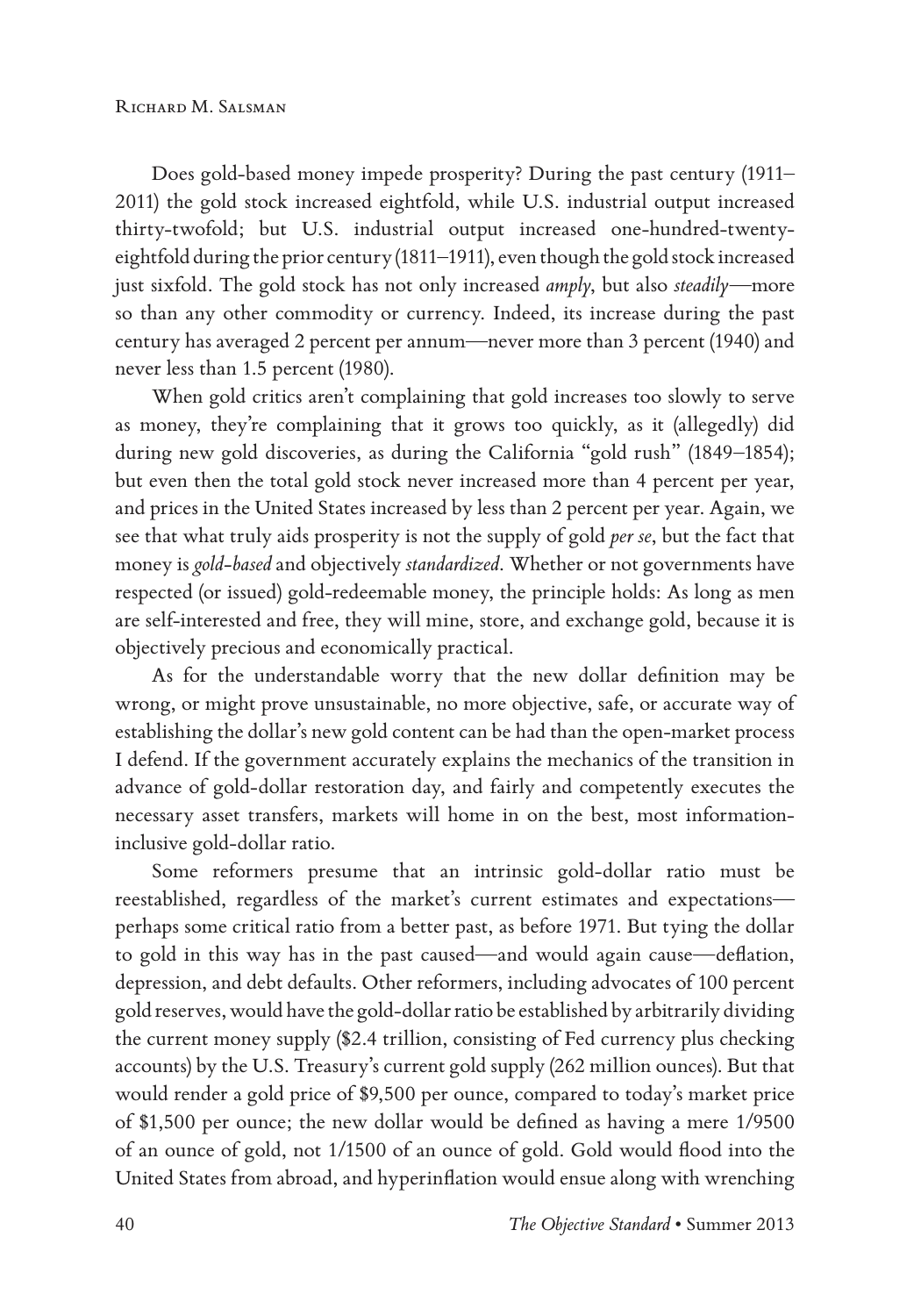dislocations in prices, interest rates, wage contracts, and creditor-debtor relations. This approach is arbitrary not only because insistence on 100 percent gold reserves is arbitrary, but also because there is nothing special about the fact that for decades Washington has decided to hoard the same stock of gold since it abandoned the gold-exchange standard in 1971.

The contention that a return to free banking and gold money will not necessarily stop public deficit spending, and thus not preclude governments from again co-opting and corrupting the monetary system with central banking elements, is understandable. But part of any debate or reform toward a freer monetary system would also likely entail debate and reform in favor of fiscal responsibility; if monetary and fiscal reforms alike were to be enacted in the light of a pro-capitalist ideology, they would be mutually reinforcing.

Finally, even if it is not possible anytime soon to obtain a pure form of free banking and gold standard, because the pro-capitalist ideological path has yet to be paved, a hybrid system consisting of key steps in the right direction remains possible and advisable. If, for ideological-political reasons, the Fed cannot be eliminated anytime in the near future, steps toward its elimination and restoration of gold money still can be taken. One such step is a legislated "gold-price rule" compelling the Fed to buy and sell gold for dollars at the legally defined rate, and forbidding it from manipulating interest rates, multiplying the money supply, monetizing government debt, or bailing out banks.47 This is possible now. In fact, this year a U.S. congressman introduced a bill that, if enacted, would accomplish precisely that much.<sup>48</sup> More directly, a U.S. president, by executive order, might simply direct the Treasury to again define the dollar in terms of gold, just as similar orders were issued in 1933 and 1971 to sever the dollar-gold link. The Fed could do little to adulterate the new dollar so defined.<sup>49</sup>

My assessment of our money and banking system in 1990 seems no less applicable in 2013:

Today there is instability and weakness in our banking system because there is instability and weakness in our money. We will continue to have unsound banking as long as we have unsound money and we will continue to have unsound money as long as we have both government money and unlimited government. . . . [T]he only way to achieve sound money and banking is not to reform central banking but gradually to phase it out of existence. In practice, phasing out central banking will involve phasing out its four basic features: its monopoly on note issue, its role as the lender of last resort (open market operations and the discount window), deposit insurance, and bank regulation. As central banking is dismantled, it will be necessary to develop an infrastructure that will permit free banking to flourish.<sup>50</sup>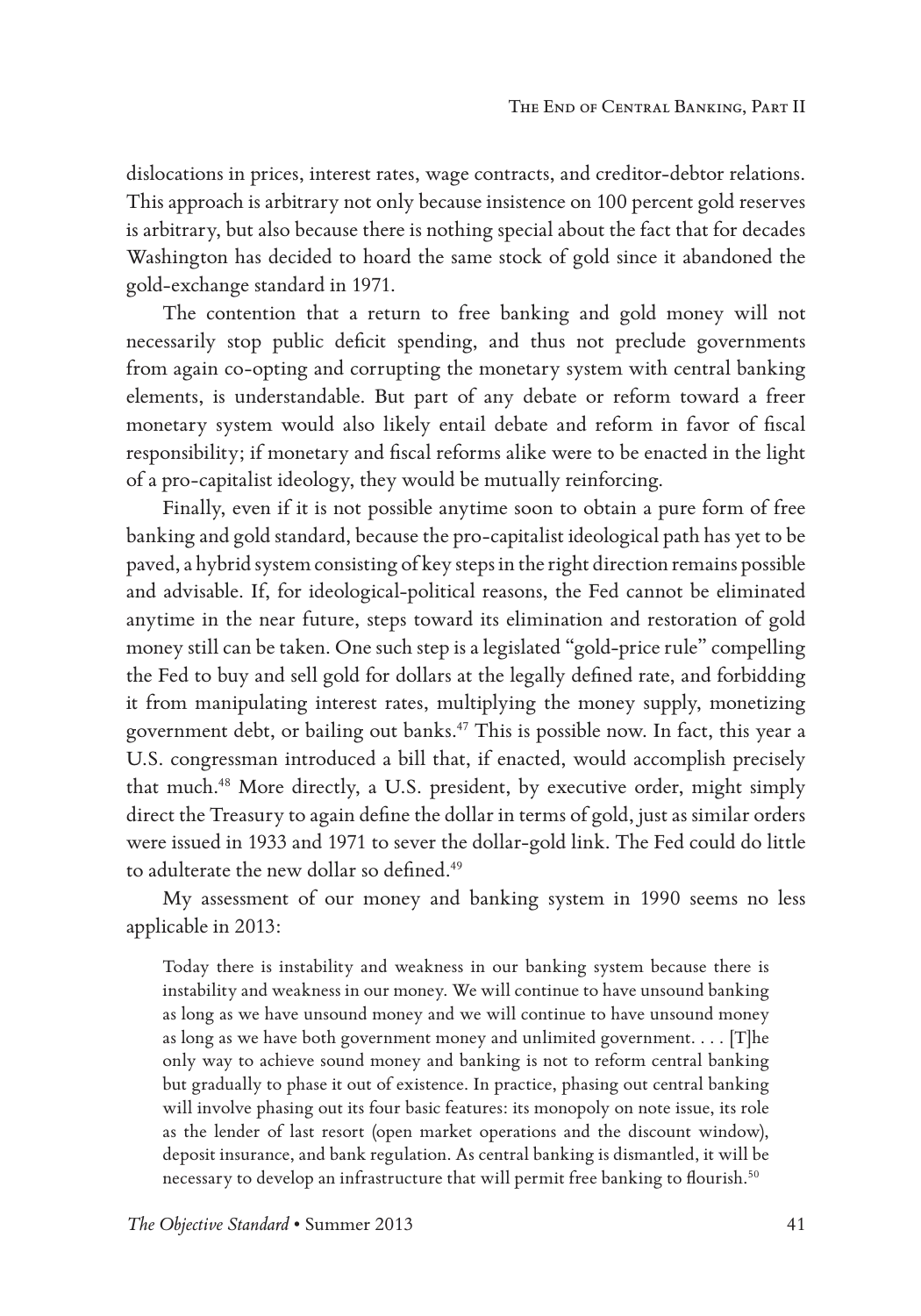Ending central banking is not properly an end in itself. A rational, rightsrespecting government must seek to end central banking in a way that transitions justly and smoothly into a system of free banking that can survive and flourish. It requires the reestablishment of the kind of infrastructure (i.e., mechanisms, laws, and standards) that has been missing from money and banking since at least 1971. A transition to free banking requires specific, constructive reforms, not a contextless termination of the Fed.

No material *technical* barriers exist to achieving a free banking a system. Nor do significant *economic* barriers exist. Banking can and should be a safe, honest, profit-maximizing business based on gold, which operates free of favors or burdens from the government. The barrier to a better system, the reason we now have central banking instead of free banking, is *political*. We have central banking not because free banking is impractical, but because fiscally profligate governments seek perpetual financial assistance, mainly through the unlimited money-printing and debt monetization schemes that central banks uniquely provide.

Advocates of free banking must reject futile efforts to make central monetary planners behave better, must consider more radical reform, and must reject claims that a transition to free banking is too technically complex, too economically risky, or too historically unprecedented. More fundamentally, they must advocate the *ideology of capitalism*—that is, fully free markets, rule of law, and protection of individual rights, including the rights of bankers and their customers. To the extent that the culture more widely endorses genuine capitalism, a transition to free banking will be possible.

#### **Endnotes**

- 1. Richard M. Salsman, "The End of Central Banking, Part I," *The Objective Standard*, vol. 8, no. 1, Spring 2013, pp. 13–29.
- 2. Michael D. Bordo, "A Brief History of Central Banks," Federal Reserve Bank of Cleveland, *Economic Commentary*, December 1, 2007.
- 3. The best account of the system is found in Giulio M. Gallarotti, *The Anatomy of an International Monetary Regime: The Classical Gold Standard*, 1880–1914 (New York: Oxford University Press, 1995).
- 4. Historical data on prices, interest rates, and production for the United States, Britain, Japan, Germany, France, Canada, and Italy are available in Michael D. Bordo, "The Gold Standard, Bretton Woods and Other Monetary Regimes: A Historical Appraisal," *Review*, Federal Reserve Bank of St. Louis, March–April 1993, pp. 123–91 (see http://research.stlouisfed. org/publications/review/93/03/9303mb.dat).
- 5. George A. Selgin, William D. Lastrapes, and Lawrence H. White, "Has the Fed Been a Failure?," *Journal of Macroeconomics*, vol. 34, no. 3, September 2012, pp. 569–96.
- 6. Although warfare, unlike welfare, is a legitimate function of governments, many have become financially profligate by fighting unjust wars or wars not in the national interest.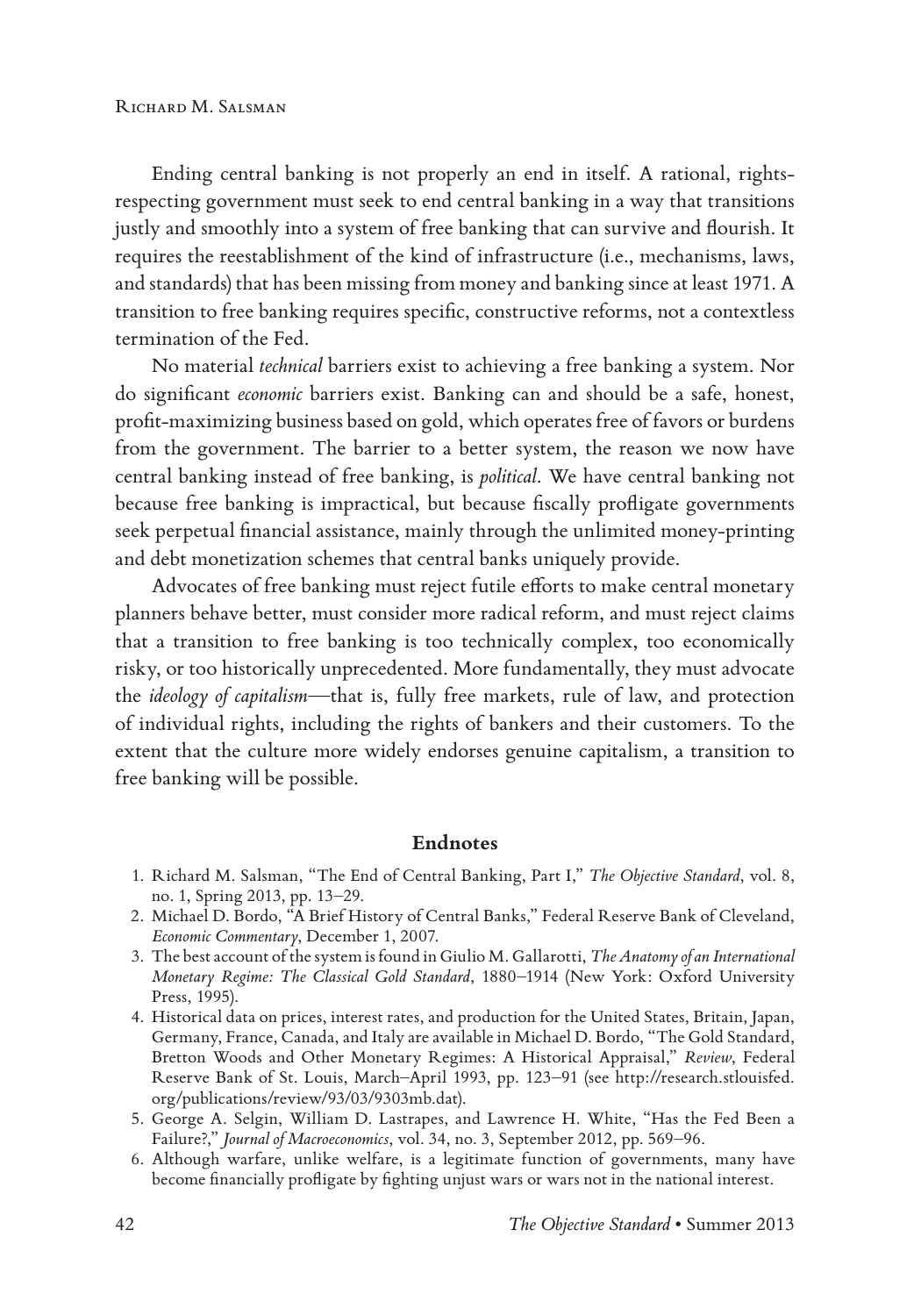- 7. See Luis I. Jacome et al., "Central Bank Credit to the Government: What Can We Learn from International Practices?," IMF Working Paper 12/16, January 2012; and Maxwell J. Fry, *Emancipating the Banking System and Developing Markets for Government Debt* (New York: Routledge, 1997).
- 8. Richard M. Salsman, *Breaking the Banks: Central Banking Problems and Free Banking Solutions* (Great Barrington, MA: American Institute for Economic Research, 1990).
- 9. George A. Selgin, "Central Banks as Sources of Financial Instability," *Independent Review*, vol. 14, no. 4, Spring 2010, pp. 485–96.
- 10. Peter J. Boettke and Daniel J. Smith. "A Century of Accommodation: The Failed Record of Federal Reserve Independence," GMU Working Paper in Economics No. 12–40, George Mason University, August 23, 2012. In fact, all central banks are politicized: Christopher Adolph, *Bankers, Bureaucrats, and Central Bank Politics: The Myth of Neutrality* (London: Cambridge University Press, 2013).
- 11. "Legal tender" is money that government designates as legally valid in commercial exchanges, debt settlements, civil judgments, and revenue payments to the Treasury. Gold and silver can be legal tender, and indeed the U.S. Constitution says no other monies can be so. In contrast, any government that issues inconvertible fiat paper and declares it to be the nation's *sole* legal tender establishes a fiat money monopoly.
- 12. Roy W. Jastram, *The Golden Constant: The English and American Experience*, 1560–2007. Edited and updated by Jill Leyland (Northampton, MA: Edward Elgar Publishing, 2009).
- 13. For more detail on the gold standard and free banking, see Lewis Lehrman and Ron Paul, *The Case for Gold: A Minority Report of the U.S. Gold Commission* (Washington, DC: Cato Institute, 1982); Michael D. Bordo and Anna J. Schwartz, eds., *A Retrospective on the Classical Gold Standard, 1821–1931* (Chicago: University of Chicago Press, 1984); George A. Selgin, *The Theory of Free Banking: Money Supply Under Competitive Note Issue* (Lanham, MD: Rowman & Littlefield, 1988); Lawrence H. White, *Currency and Competition: Essays on Free Banking and Money* (New York: New York University Press, 1989); Salsman, *Breaking the Banks*; Kevin Dowd, *Laissez-Faire Banking* (London: Routledge, 1993); Kevin Dowd, ed., *The Experience of Free Banking* (London: Routledge, 1992); Larry J. Sechrest, *Free Banking: Theory, History, and a Laissez-Faire Model* (Westport, CT: Quorum Books, 1993); and Gallarotti, *The Anatomy of an International Monetary Regime*.
- 14. For evidence of the pattern in the United States, see Richard M. Salsman, "Bankers as Scapegoats for Government-Created Crises in U.S. History," chap. 4 in Lawrence H. White, ed., *The Crisis in American Banking* (New York University Press, 1993), pp. 81–118. The best examples of damaging financial reforms enacted in panic and haste amid wars or depressions include: 1) 1775 (the start of the U.S. Revolutionary War); 2) 1797 (the start of Britain's war against France); 3) 1861 (the start of the U.S. Civil War); 4) 1914 (the start of World War I); 5) 1930–1934 (the Great Depression); and 6) 2008–2010 (financial crisis, Great Recession).
- 15. For more detail on historical resumptions of the gold standard after episodes of paper money, see Thomas J. Sargent, "The Ends of Four Big Inflations," in Robert E. Hall, ed., *Inflation: Causes and Effects* (Chicago: University of Chicago Press, 1982), pp. 41–98; Alan Reynolds, "Gold and Economic Boom: Five Case Studies, 1792–1926," in Barry N. Siegel, ed., *Money in Crisis: The Federal Reserve, the Economy and Monetary Reform* (San Francisco: Pacific Institute for Public Policy Research, 1984), pp. 249–69; and John H. Wood, *Monetary Policy in Democracies: Four Resumptions and the Great Depression* (Great Barrington, MA: American Institute for Economic Research, 2000).
- 16. Robert S. Getman, "Gold and the Founding Fathers," *The Objectivist Forum*, October 1980.
- 17. Alexander Hamilton, *Papers on Public Credit, Commerce and Finance*, Samuel McKee, Jr., ed. (New York: Columbia University Press, 1934), pp. 83, 93 (emphasis in original).
- 18. Robert E. Wright and David J. Cowen, *Financial Founding Fathers: The Men Who Made America Rich* (Chicago: University of Chicago Press, 2006).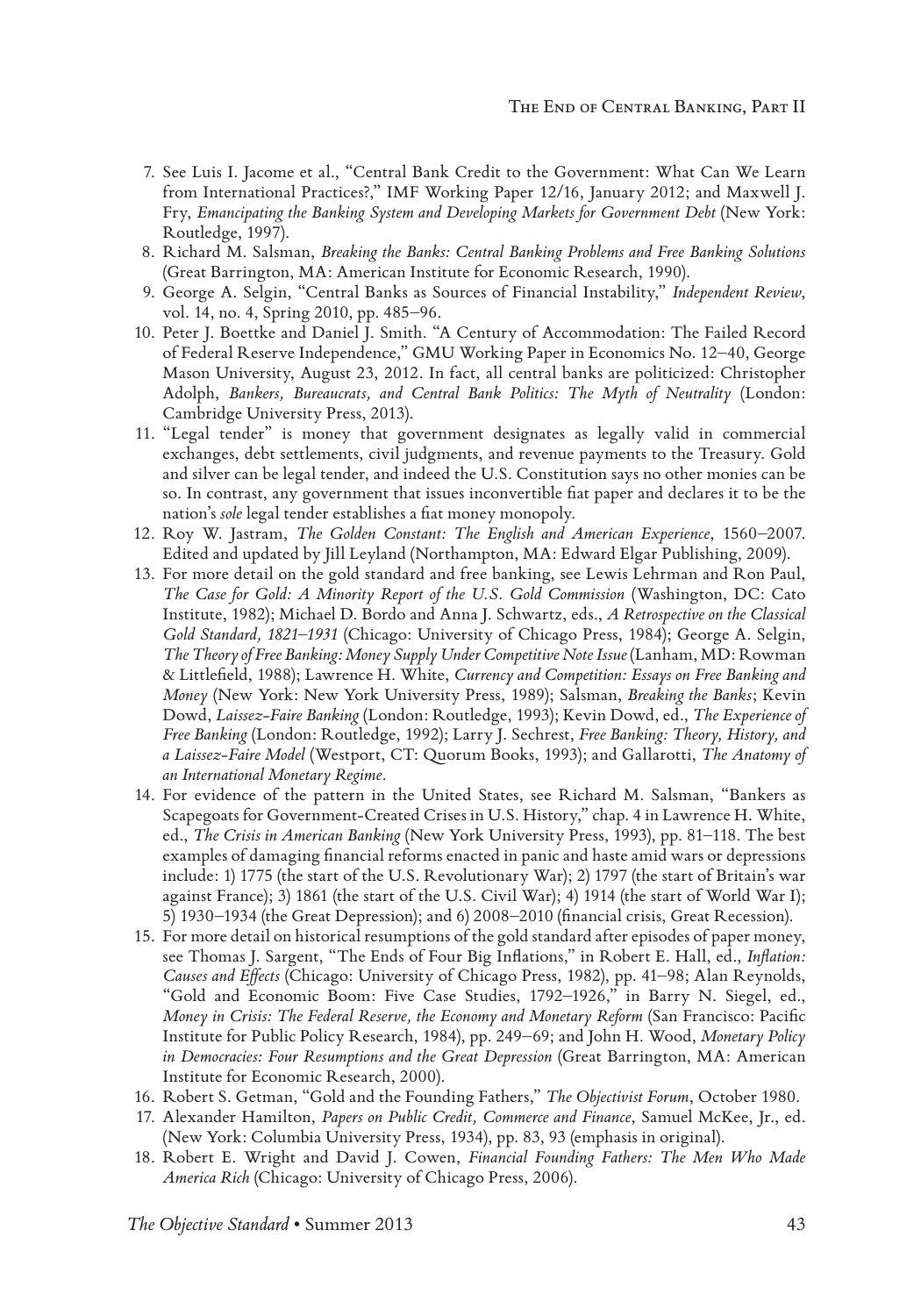- 19. Richard M. Salsman, "The Historical Record of Free Banking in the U.S.," chap. 6 in *Breaking the Banks* (1990), pp. 89–112.
- 20. Cited in Bray Hammond, "Jackson, Biddle, and the Bank of the U.S.," *Journal of Economic History*, May 1947, p. 12.
- 21. M. J. Stephey, "A Brief History of the Bretton Woods System," *Time*, October 21, 2008.
- 22. For an accurate, concise account, covering 1792 to the present, see Craig K. Elwell, "Brief History of the Gold Standard in the United States," Congressional Research Service, June 23, 2011, http://www.fas.org/sgp/crs/misc/R41887.pdf.
- 23. See *Report of the U.S. Gold Commission*, March 1982, http://www.goldensextant.com/library .html#anchor57852.
- 24. Robert D. Hershey, "Notion of Reviving Gold Standard Debated Seriously in Washington," *New York Times*, September 18, 1981, p. A1.
- 25. See Alan Greenspan, "Can the U.S. Return to a Gold Standard?," *Wall Street Journal*, September 1, 1981; Nathan Lewis, "Though It Nearly Strangled Reagan's Revolution, Soft Money Conservatives Revive Friedman's Monetarism," *Forbes.com*, August 12, 2012.
- 26. Adam Smith, *An Inquiry into the Nature and Causes of the Wealth of Nations*, Book IV, chap. 9 (1776).
- 27. Adam Smith, *An Inquiry into the Nature and Causes of the Wealth of Nations*, Book II, chap. 2 (1776).
- 28. See Elgin Groseclose, "Time to Abolish the Fed?," *The Freeman*, August 1981, pp. 451–55; Richard W. Rahn, "Time to Privatize Money?," Heritage Foundation, *Policy Review*, Spring 1986, pp. 55–57; William A. Kelly Jr. et al, "Should We Sell the Fed?," *Cato Journal*, Spring/ Summer 1988, pp. 125–38; Richard M. Salsman, *Breaking the Banks*; Steve Hanke, "The Fed is a Failure, So Let's Get Rid of It," *New York Times*, August 10, 1992; Gerald P. O'Driscoll Jr., "Central Banks: Reform or Abolish?" Cato Institute, Working Paper no. 11, October 15, 2012; Ron Paul, *End the Fed* (New York: Grand Central Publishing, 2009); George A. Selgin, "End the Fed? A Not-So-Crazy Idea," *The Christian Science Monitor*, August 3, 2009; and Lawrence H. White and James Broughel. "Is It Time To End the Federal Reserve?," *U.S. News & World Report*, October 1, 2102.
- 29. Ludwig von Mises, *On the Manipulation of Money and Credit* (Dobbs Ferry, NY: Free Market Books, 1978), pp. 48–49.
- 30. Henry Hazlitt, "Twenty-Three-Cent Dollar: What Four Decades of Inflation Have Wrought," *Barron's*, October 6, 1975, p. 7.
- 31. Richard M. Salsman, *Gold and Liberty* (Great Barrington, MA: American Institute for Economic Research, 1990), p. 3.
- 32. Richard M. Salsman, "Altruism: The Moral Root of the Financial Crisis," *The Objective Standard*, Vol. 4, No. 1, Spring 2009, pp. 23–41; John A. Allison, *The Financial Crisis and the Free Market Cure: Why Pure Capitalism is the World Economy's Only Hope* (New York: McGraw-Hill Company, 2012).
- 33. See, for example, John Maynard Keynes, "Alternative Aims in Monetary Policy" (1923), in *Essays in Persuasion* (London: Macmillan, 1931); Milton Friedman, "Real and Pseudo Gold Standards," *Journal of Law and Economics* (October 1961), pp. 66–79; and Milton Friedman and Anna J. Schwartz, "Has Government Any Role in Money?," *Journal of Monetary Economics*  (January 1986), pp. 37–62.
- 34. See Robert A. Mundell, "Gold Would Serve into the 21st Century," *Wall Street Journal*, September 30, 1981; Arthur B. Laffer and Charles W. Kadlec, "The Point of Linking the Dollar to Gold," *Wall Street Journal*, October 13, 1981; Nathan Lewis, *Gold: The Once and Future Money* (New York: Wiley & Co., 2007); Sean Fieler and Jeffrey Bell, "The Gold Standard: The Case for Another Look," *Wall Street Journal*, May 7, 2010; Lewis Lehrman, *The True Gold Standard: A Monetary Reform Plan Without Official Reserve Currencies* (New York: Lehrman Institute, 2011); and Nathan Lewis, "Returning to a Gold Standard System: Why and How?," *Forbes.com*, May 10, 2012.